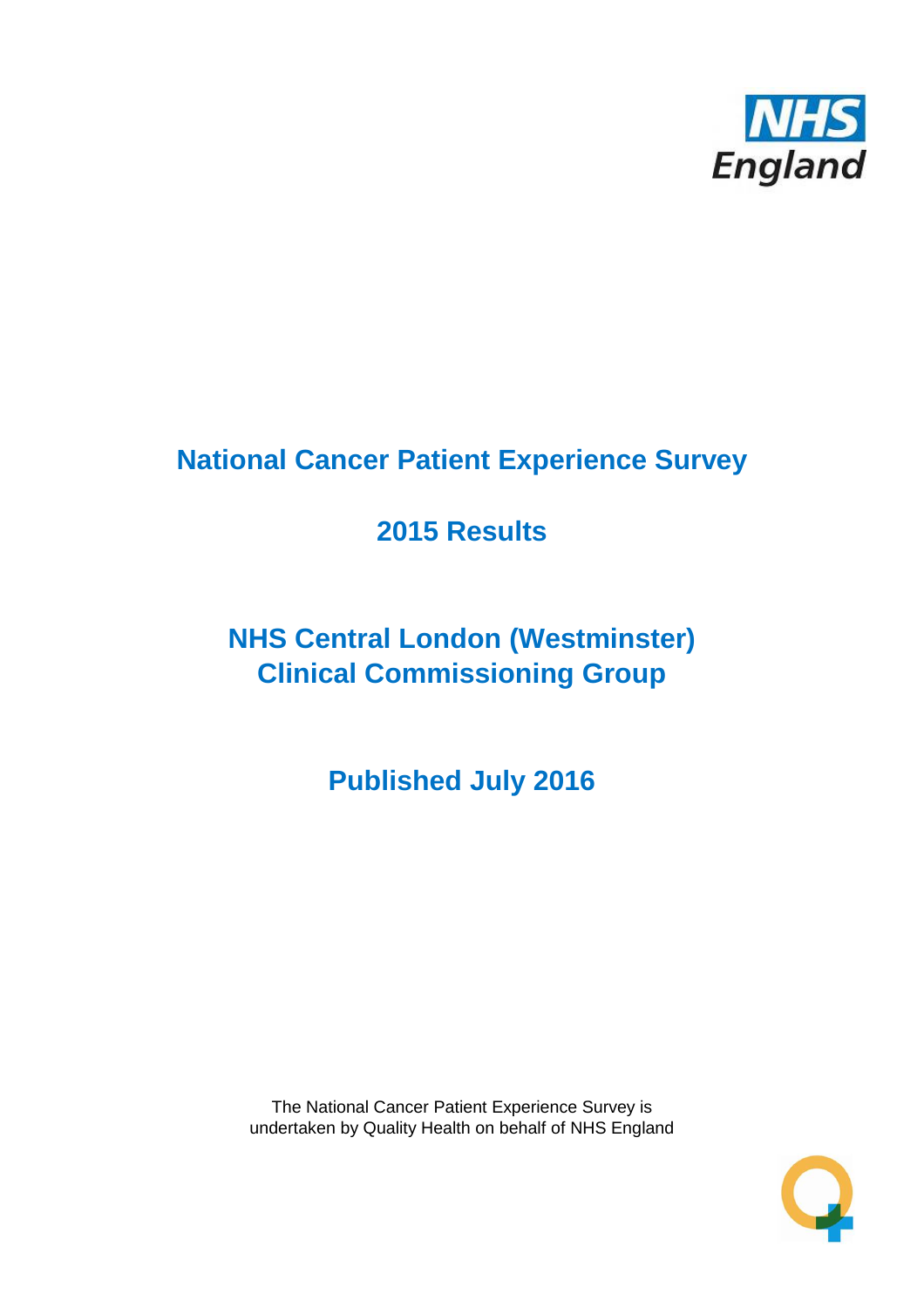### **Introduction**

The National Cancer Patient Experience Survey 2015 is the fifth iteration of the survey first undertaken in 2010. It has been designed to monitor national progress on cancer care; to provide information to drive local quality improvements; to assist commissioners and providers of cancer care; and to inform the work of the various charities and stakeholder groups supporting cancer patients.

The survey was overseen by a national Cancer Patient Experience Advisory Group. This Advisory Group set the principles and objectives of the survey programme and guided questionnaire development.

The survey was commissioned and managed by NHS England. The survey provider, Quality Health, is responsible for designing, running and analysing the survey.

Full national results and other reports are available at www.ncpes.co.uk

Further details on the survey methodology and changes to the 2015 survey can be found in the Annex. Note that a number of significant changes were made to the 2015 survey so caution should be taken in directly comparing data from the 2015 survey to the findings of the previous CPES surveys. No comparisons with previous surveys are presented in this report.

#### **This report**

The report shows how this CCG scored for each question in the survey, compared with national results. It is aimed at helping individual CCGs to understand their performance and identify areas for local improvement.

Note that responses for questions with 1-20 respondents have been suppressed. This is to protect patient confidentiality and because uncertainty around the result is too great.

#### **Data tables**

The data tables presented in this report show the following for each question:

- **Column 1** shows the number of respondents to this question
- **Column 2** shows the unadjusted 2015 score for this CCG
- **Column 3** shows the case-mix adjusted 2015 score for this CCG
- **Column 4** shows the lower limit of the expected range of scores for this CCG (the top of the pale blue section on the Comparability chart - see below)
- **Column 5** shows the upper limit of the expected range of scores for this CCG (the bottom of the dark blue section on the Comparability chart - see below)
- **Column 6** shows the National Average score for this question.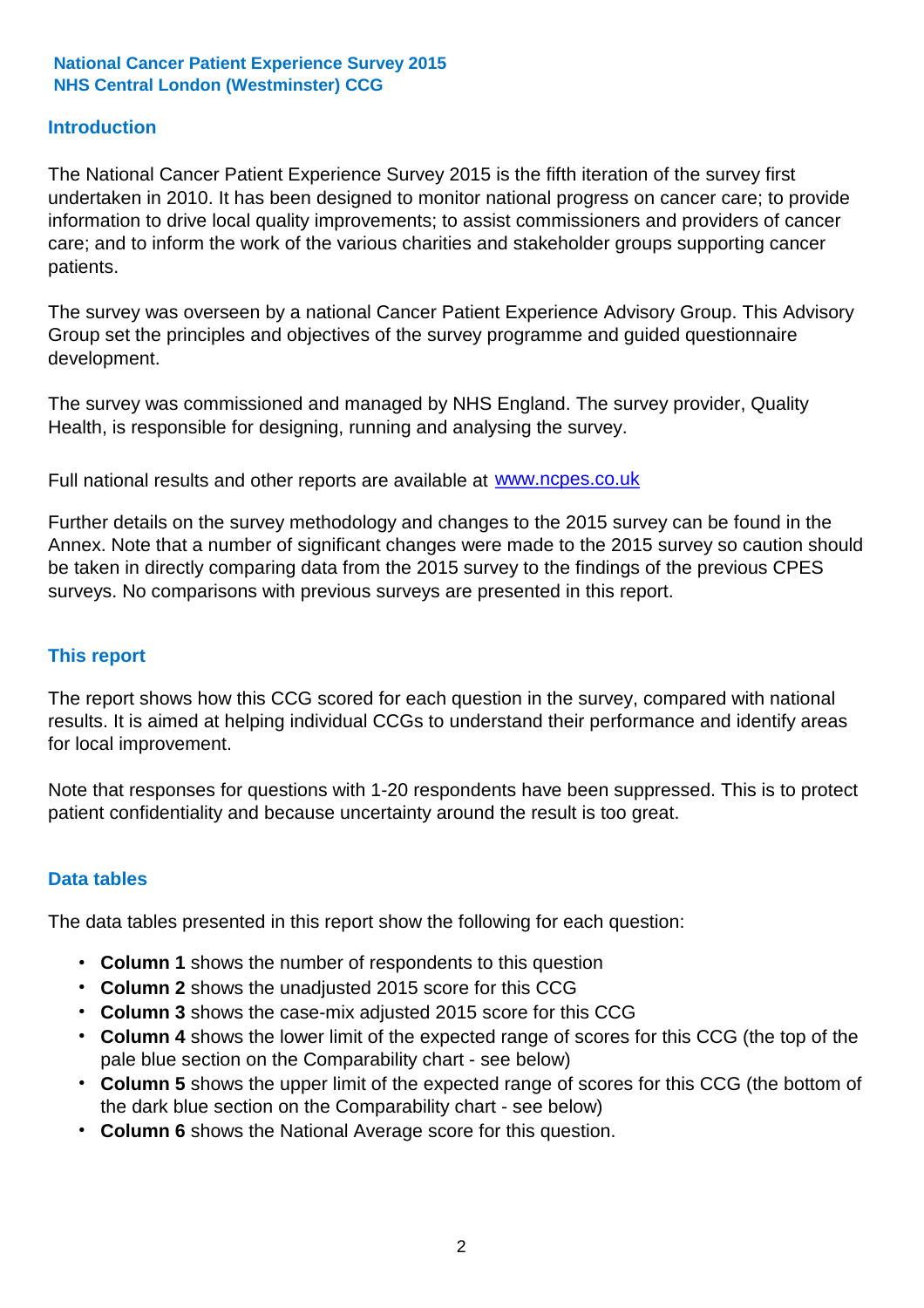Results for individual response options are presented in the detailed data tables **WWW.ncpes.co.uk** Confidence Intervals for unadjusted and case-mix adjusted data are provided in these tables.

Expected ranges and 95% Confidence Intervals highlight the uncertainty around the results. The size of the expected ranges and confidence intervals will be different for each question, and depends on the number of respondents and the range of their responses.

For further details on case-mix adjustment and the scoring methodology used, please refer to the Annex.

### **Comparability charts**

For the 2015 survey, we have adopted the CQC standard for reporting comparative performance, based on calculation of "expected ranges". This means that CCGs will be flagged as outliers only if there is statistical evidence that their scores deviate (positively or negatively) from the range of scores that would be expected for CCGs of the same size.

The Comparability charts in this report show a bar with these expected ranges (in grey), higher than expected (in dark blue), and lower than expected (in pale blue). A black dot represents the actual score of this CCG.

The same colour convention has been used in Column 3 of the Data tables.

For further details on expected ranges, please refer to the technical document at **www.ncpes.co.uk** 

#### **Tumour group tables**

The final set of tables in this report show the scores for each question for each of the 13 tumour groups, with a comparative national score for that tumour group.

These breakdowns are intended as additional information for CCGs to understand the differences between the experiences of patients with different types of cancer. The numbers are generally relatively small and may not be statistically significant. They should therefore be treated with some caution.

#### **Notes on specific questions**

Question 5 in the survey has not been scored. However, the unscored data is useful and has been published alongside the other results in this report. This question asked respondents to "tick all that apply". The results show all of the responses given including where respondents chose two or more options.

Questions used to direct respondents to different parts of the survey (questions 4, 17, 24, 27, 40, 43, 46) and other demographic and information questions are not reported.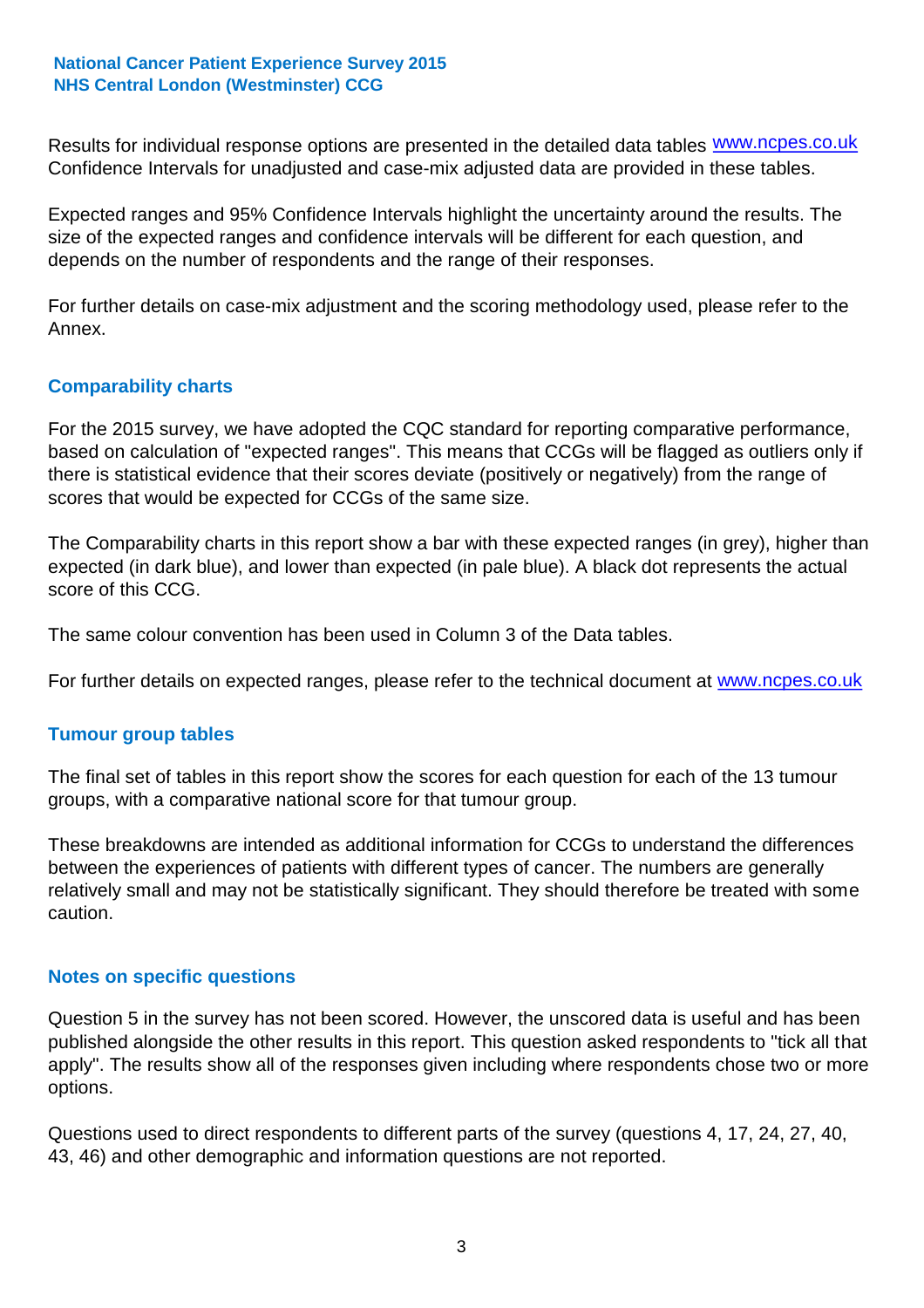#### **How to use the data**

Unadjusted data should be used to see the actual responses from patients relating to the CCG.

Case-mix adjusted data, together with expected ranges, should be used to understand whether the results are significantly higher or lower than national results.

Case-mix adjusted data, together with (case-mix adjusted) Confidence Intervals (presented in the detailed data tables **www.ncpes.co.uk**), should be used to understand whether the results are significantly higher or lower than the results for another CCG.

#### **Response rates**

Numbers of respondents by tumour group, age and gender can be found in the Annex.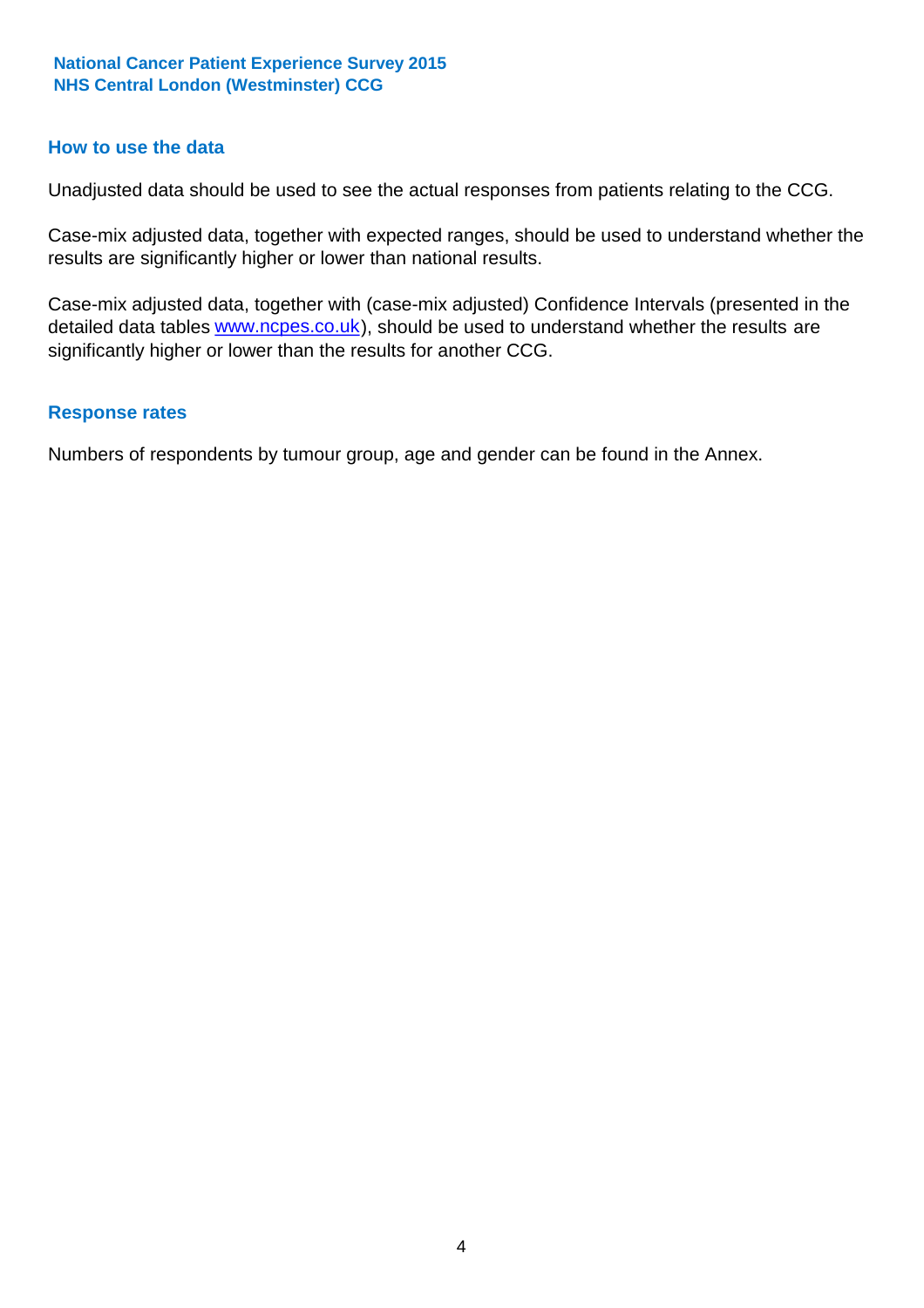# **Executive Summary**

average rating of 8.6. Asked to rate their care on a scale of zero (very poor) to 10 (very good), respondents gave an

The following questions are included in phase 1 of the Cancer Dashboard developed by Public Health England and NHS England\*:

- **82%** of respondents said that they were definitely involved as much as they wanted to be in decisions about their care and treatment
- **89%** of respondents said that they were given the name of a Clinical Nurse Specialist who would support them through their treatment
- when asked how easy or difficult it had been to contact their Clinical Nurse Specialist 79% of respondents said that it had been 'quite easy' or 'very easy'
- **86%** of respondents said that, overall, they were always treated with dignity and respect they were in hospital
- **89%** of respondents said that hospital staff told them who to contact if they were worried about their condition or treatment after they left hospital
- **62%** of respondents said that they thought the GPs and nurses at their general practice definitely did everything they could to support them while they were having cancer treatment.

Detailed results for these and other questions are set out in the sections that follow.

#### \* www.cancerdata.nhs.uk/dashboard

The questions were selected in discussion with the national Cancer Patient Experience Advisory Group and reflect four key patient experience domains: provision of information; involvement in decisions; care transition; interpersonal relations, respect and dignity. The figures presented above are all case-mix adjusted.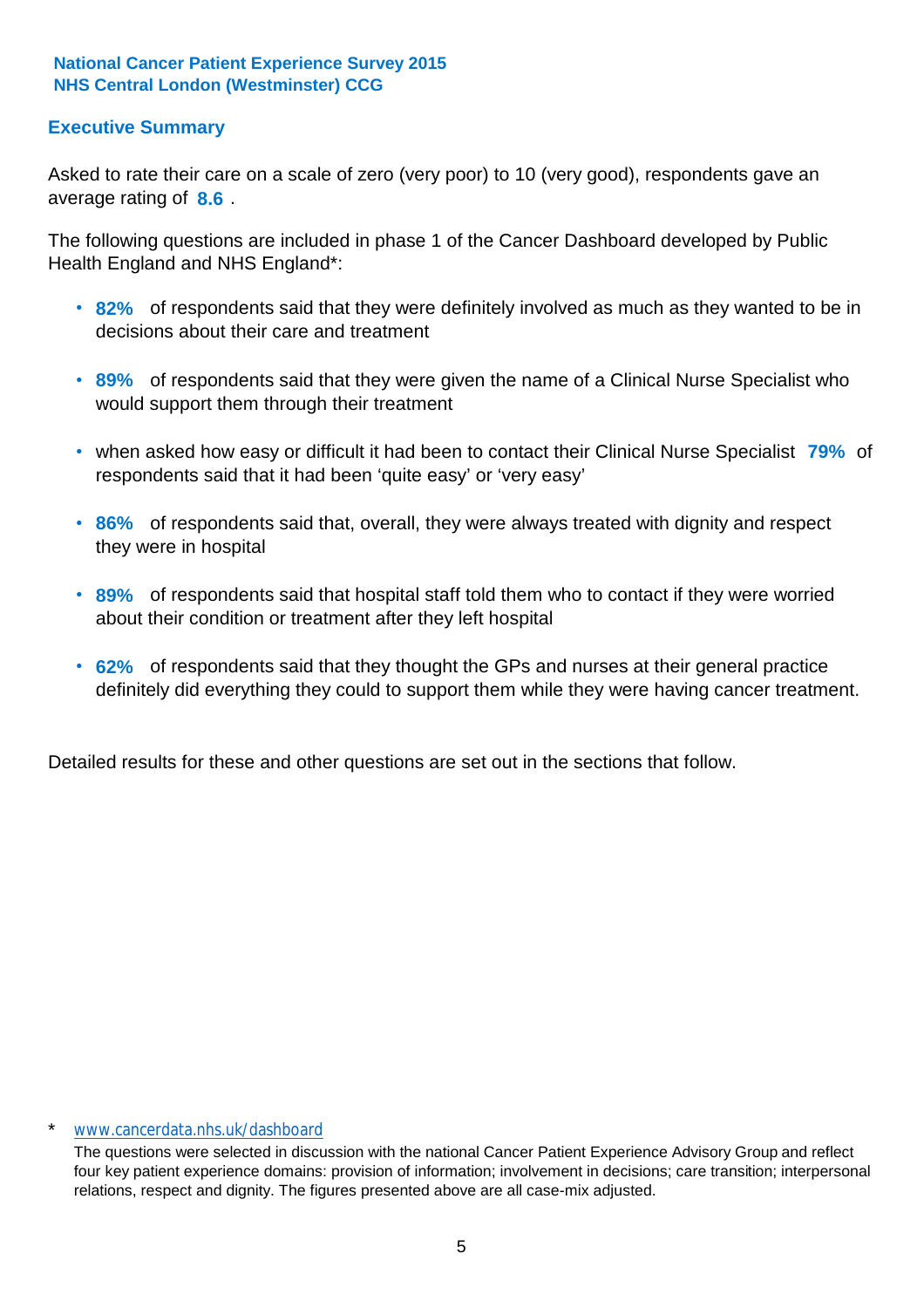# **Questions which scored outside expected range**

|                 |                                                                                            | 2015 Case-mix Adjusted |                                       |                                     |                                     |                              |
|-----------------|--------------------------------------------------------------------------------------------|------------------------|---------------------------------------|-------------------------------------|-------------------------------------|------------------------------|
| Question        |                                                                                            |                        | Percentage f<br>this CCG<br>2015<br>đ | Lower limit of<br>expected<br>range | Upper limit of<br>expected<br>range | Average<br>National<br>Score |
|                 | Finding out what was wrong with you                                                        |                        |                                       |                                     |                                     |                              |
| Q10             | Patient completely understood the explanation of what was<br>wrong                         | 126                    | 85%                                   | 65%                                 | 81%                                 | 73%                          |
|                 | <b>Clinical Nurse Specialist</b>                                                           |                        |                                       |                                     |                                     |                              |
| Q18             | Patient found it easy to contact their CNS                                                 | 102                    | 79%                                   | 79%                                 | 94%                                 | 87%                          |
|                 | Hospital care as an inpatient                                                              |                        |                                       |                                     |                                     |                              |
| Q <sub>32</sub> | Always / nearly always enough nurses on duty                                               | 74                     | 80%                                   | 55%                                 | 77%                                 | 66%                          |
| Q <sub>33</sub> | All staff asked patient what name they preferred to be called by                           | 75                     | 50%                                   | 53%                                 | 80%                                 | 67%                          |
|                 | Home care and support                                                                      |                        |                                       |                                     |                                     |                              |
| Q50             | Patient definitely given enough support from health or social<br>services during treatment | 57                     | 39%                                   | 40%                                 | 67%                                 | 54%                          |
|                 | Your overall NHS care                                                                      |                        |                                       |                                     |                                     |                              |
| Q55             | Patient given a care plan                                                                  | 86                     | 23%                                   | 23%                                 | 43%                                 | 33%                          |
| Q58             | Taking part in cancer research discussed with patient                                      | 115                    | 47%                                   | 18%                                 | 38%                                 | 28%                          |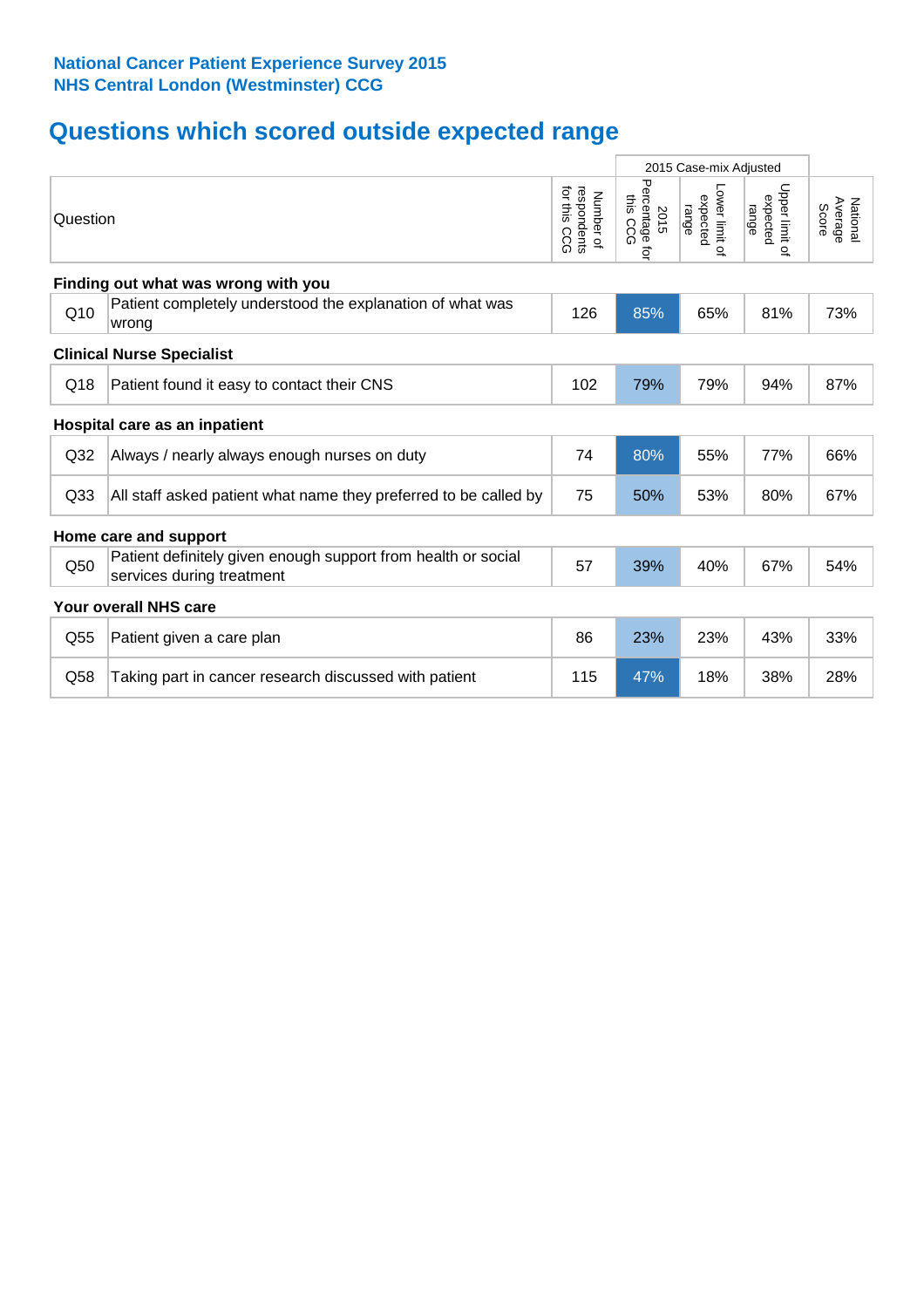# **CCG results**

# **Seeing your GP**



|    |                                                                |                                              |                             |               | 2015 Case-mix Adjusted     |                            |                           |
|----|----------------------------------------------------------------|----------------------------------------------|-----------------------------|---------------|----------------------------|----------------------------|---------------------------|
|    | Question                                                       | respondents<br>Number<br>$\overline{\sigma}$ | 2015<br>Unadjusted<br>Score | 2015<br>Score | Expected<br>range<br>lower | Expected<br>range<br>nbber | National Average<br>Score |
| Q1 | Saw GP once / twice before being told had to go to<br>hospital | 86                                           | 67%                         | 70%           | 67%                        | 85%                        | 76%                       |
| Q2 | Patient thought they were seen as soon as necessary            | 122                                          | 75%                         | 77%           | 76%                        | 89%                        | 82%                       |

|    |                                                                             |                                                 | No.     |
|----|-----------------------------------------------------------------------------|-------------------------------------------------|---------|
|    | Beforehand, did you have all the<br>information you needed about your test? | Yes                                             | $\star$ |
| Q5 |                                                                             | No, I would have liked more written information |         |
|    |                                                                             | No, I would have liked more verbal information  | *       |
|    |                                                                             | I did not need / want any information           | $\star$ |
|    |                                                                             | Don't know / can't remember                     |         |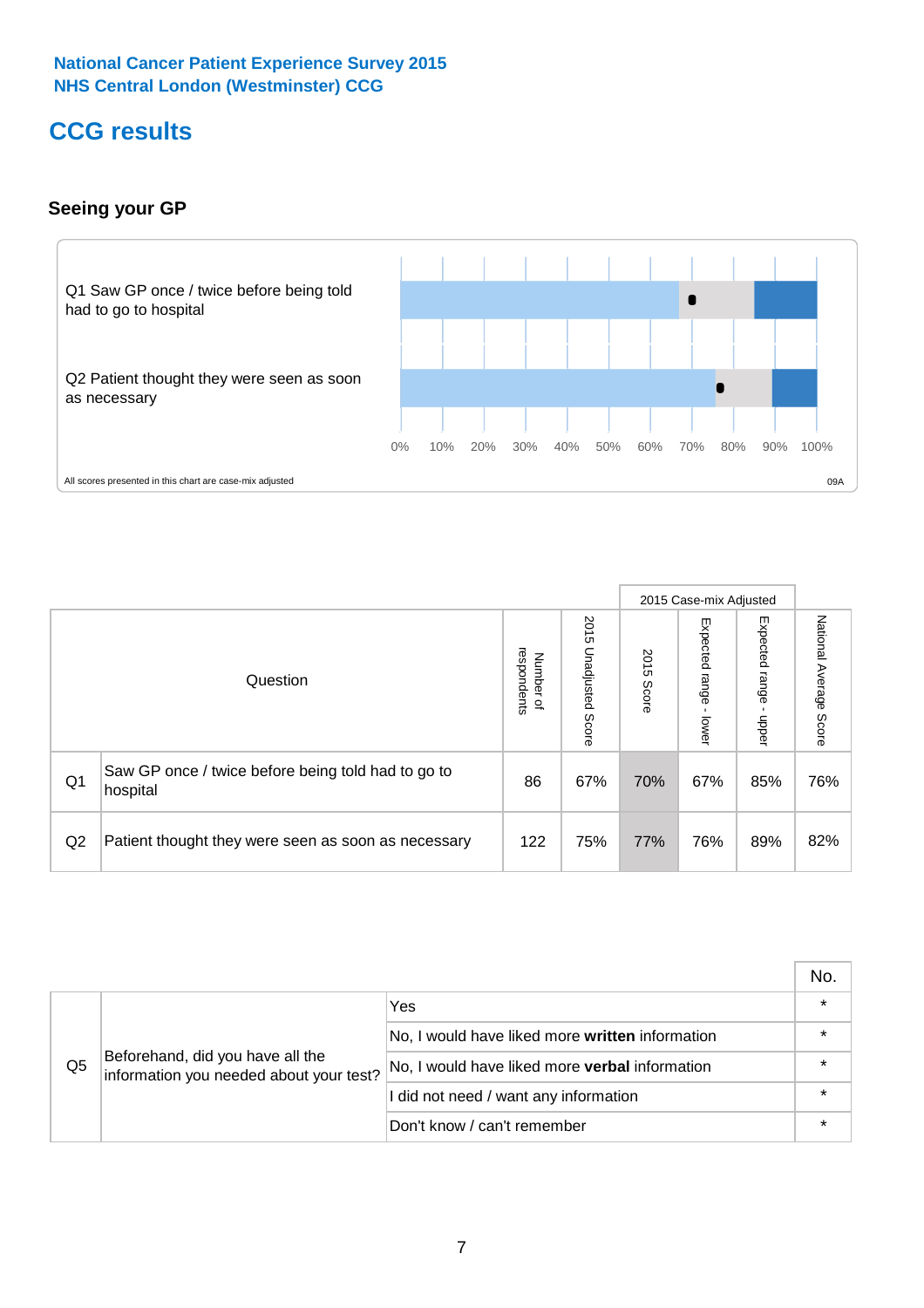# **Diagnostic tests**



|                |                                                                       |                                       |                             |               | 2015 Case-mix Adjusted  |                           |                           |
|----------------|-----------------------------------------------------------------------|---------------------------------------|-----------------------------|---------------|-------------------------|---------------------------|---------------------------|
|                | Question                                                              | respondents<br>Number<br>$\mathbf{Q}$ | 2015<br>Unadjusted<br>Score | 2015<br>Score | Expected range<br>lower | Expected<br>ange<br>nbber | National Average<br>Score |
| Q <sub>6</sub> | The length of time waiting for the test to be done was<br>about right | 96                                    | 83%                         | 84%           | 80%                     | 93%                       | 87%                       |
| Q7             | Given complete explanation of test results in<br>understandable way   | 100                                   | 78%                         | 80%           | 71%                     | 87%                       | 79%                       |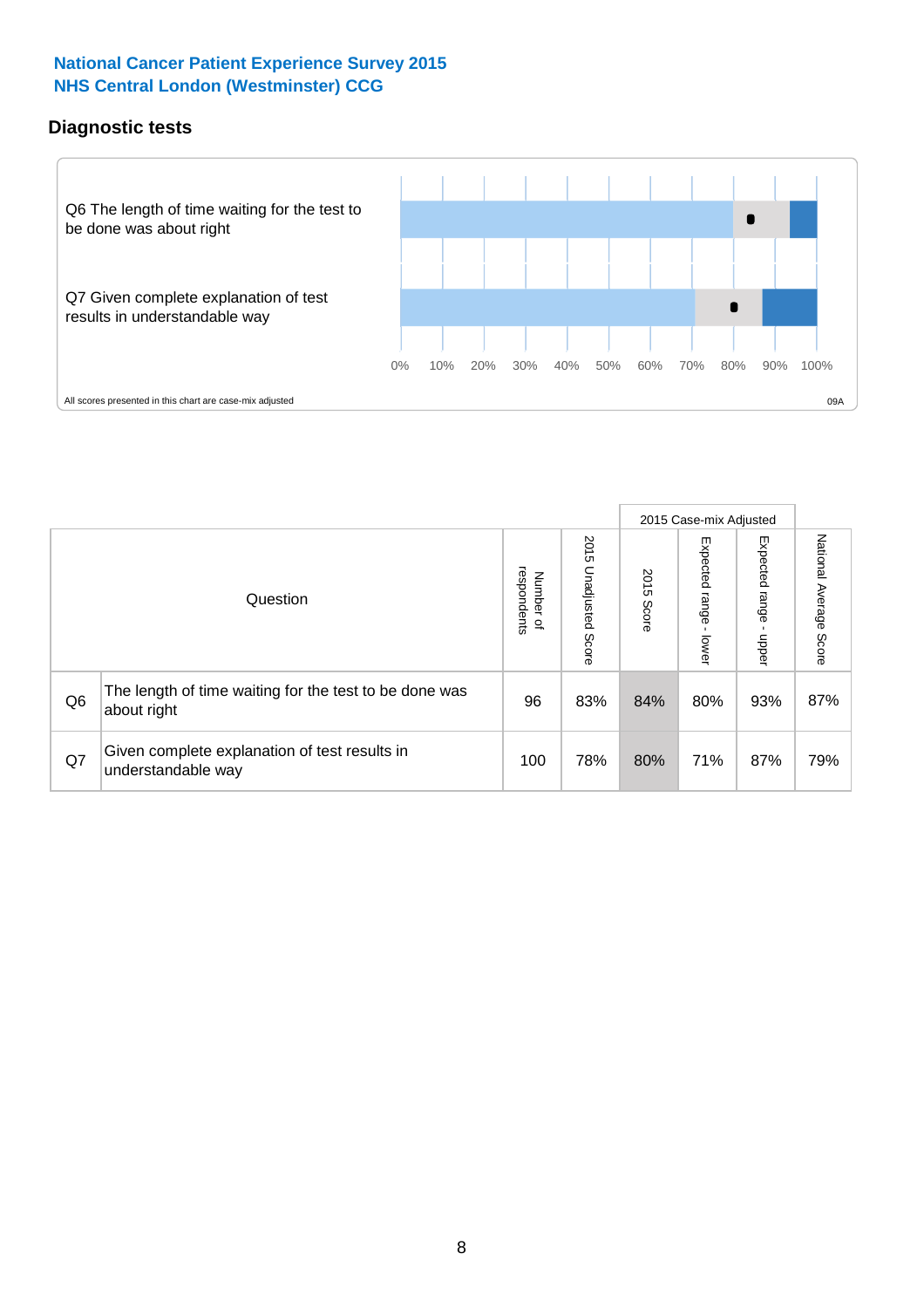#### **Finding out what was wrong with you**



|     |                                                                                            |                          |                             |               | 2015 Case-mix Adjusted |                                           |                           |
|-----|--------------------------------------------------------------------------------------------|--------------------------|-----------------------------|---------------|------------------------|-------------------------------------------|---------------------------|
|     | Question                                                                                   | respondents<br>Number of | 2015<br>Unadjusted<br>Score | 2015<br>Score | Expected range - lower | Expected range<br>$\blacksquare$<br>nbber | National Average<br>Score |
| Q8  | Patient told they could bring a family member or friend<br>when first told they had cancer | 99                       | 76%                         | 76%           | 71%                    | 87%                                       | 79%                       |
| Q9  | Patient felt they were told sensitively that they had cancer                               | 125                      | 85%                         | 86%           | 78%                    | 91%                                       | 84%                       |
| Q10 | Patient completely understood the explanation of what<br>was wrong                         | 126                      | 83%                         | 85%           | 65%                    | 81%                                       | 73%                       |
| Q11 | Patient given easy to understand written information<br>about the type of cancer they had  | 99                       | 79%                         | 80%           | 63%                    | 81%                                       | 72%                       |
|     |                                                                                            |                          |                             |               |                        |                                           |                           |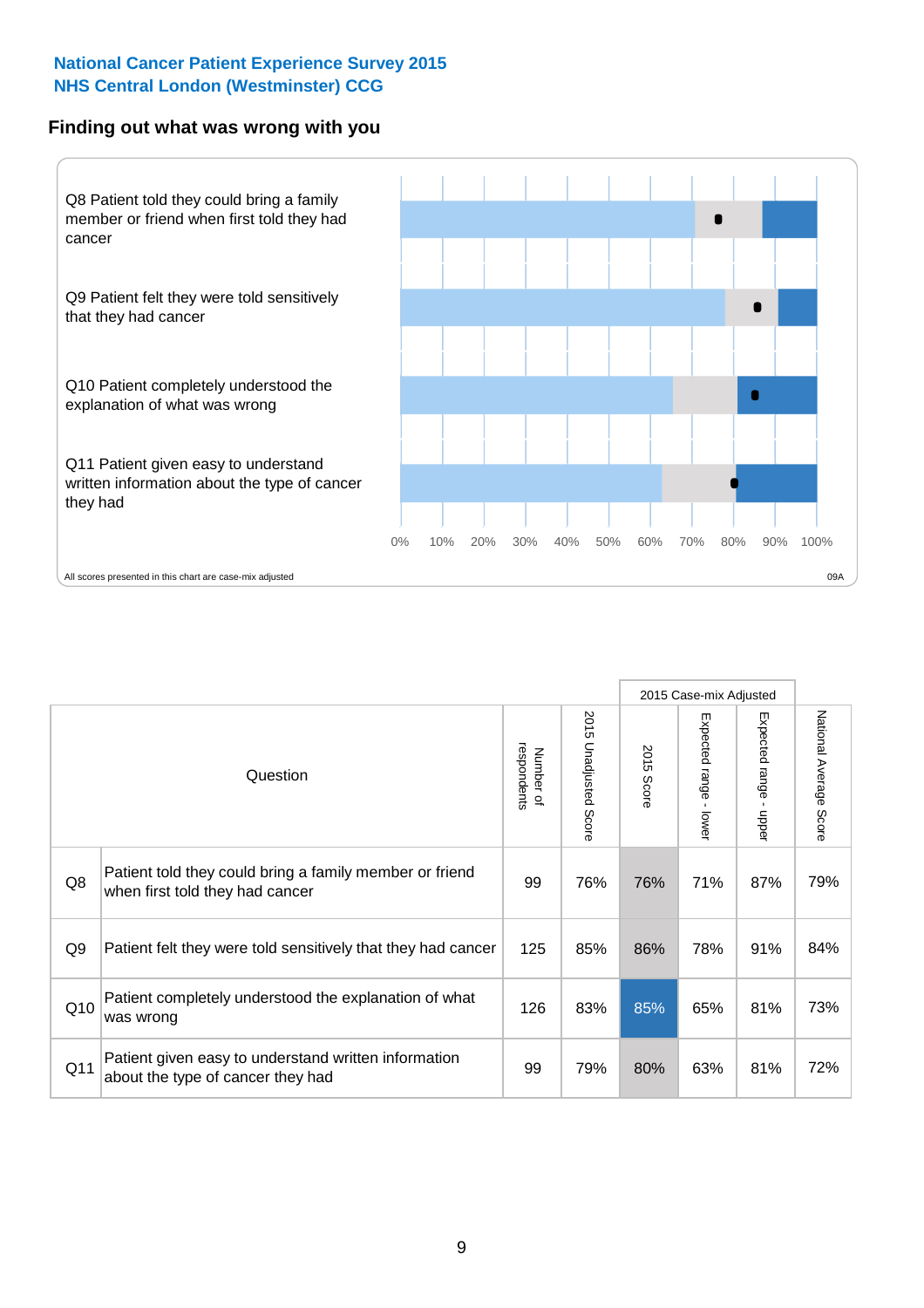### **Finding out what was wrong with you**



|          |                                                                                         |                          |                                 |               | 2015 Case-mix Adjusted                  |                           |                        |
|----------|-----------------------------------------------------------------------------------------|--------------------------|---------------------------------|---------------|-----------------------------------------|---------------------------|------------------------|
| Question |                                                                                         | Number of<br>respondents | 2015<br><b>Unadjusted Score</b> | 2015<br>Score | Expected range<br>$\mathbf{r}$<br>lower | Expected range<br>- nbbel | National Average Score |
| Q12      | Patient felt that treatment options were completely<br>explained                        | 113                      | 81%                             | 83%           | 76%                                     | 90%                       | 83%                    |
| Q13      | Possible side effects explained in an understandable way                                | 118                      | 71%                             | 72%           | 65%                                     | 81%                       | 73%                    |
| Q14      | Patient given practical advice and support in dealing with<br>side effects of treatment | 120                      | 70%                             | 71%           | 58%                                     | 75%                       | 66%                    |
| Q15      | Patient definitely told about side effects that could affect<br>them in the future      | 113                      | 50%                             | 50%           | 45%                                     | 64%                       | 54%                    |
| Q16      | Patient definitely involved in decisions about care and<br>treatment                    | 123                      | 80%                             | 82%           | 70%                                     | 85%                       | 78%                    |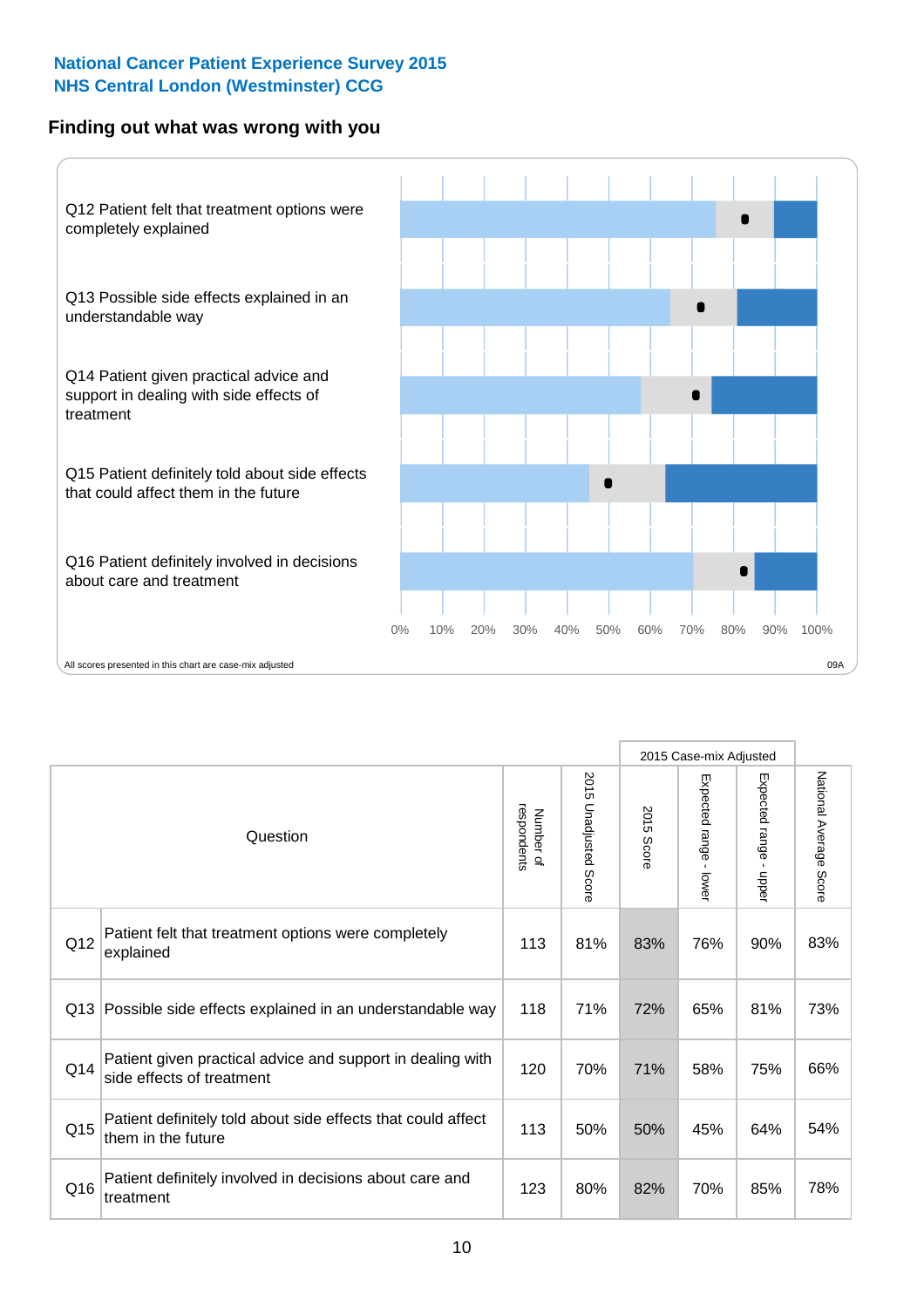### **Clinical Nurse Specialist**



|     |                                                                                     |                          |                       |               | 2015 Case-mix Adjusted       |                         |                        |
|-----|-------------------------------------------------------------------------------------|--------------------------|-----------------------|---------------|------------------------------|-------------------------|------------------------|
|     | Question                                                                            | respondents<br>Number of | 2015 Unadjusted Score | 2015<br>Score | Expected<br>l range<br>lower | Expected range<br>nbber | National Average Score |
| Q17 | Patient given the name of the CNS who would support<br>them through their treatment | 120                      | 89%                   | 89%           | 85%                          | 95%                     | 90%                    |
|     | Q18 Patient found it easy to contact their CNS                                      | 102                      | 79%                   | 79%           | 79%                          | 94%                     | 87%                    |
| Q19 | Get understandable answers to important questions all or<br>most of the time        | 95                       | 84%                   | 86%           | 82%                          | 95%                     | 89%                    |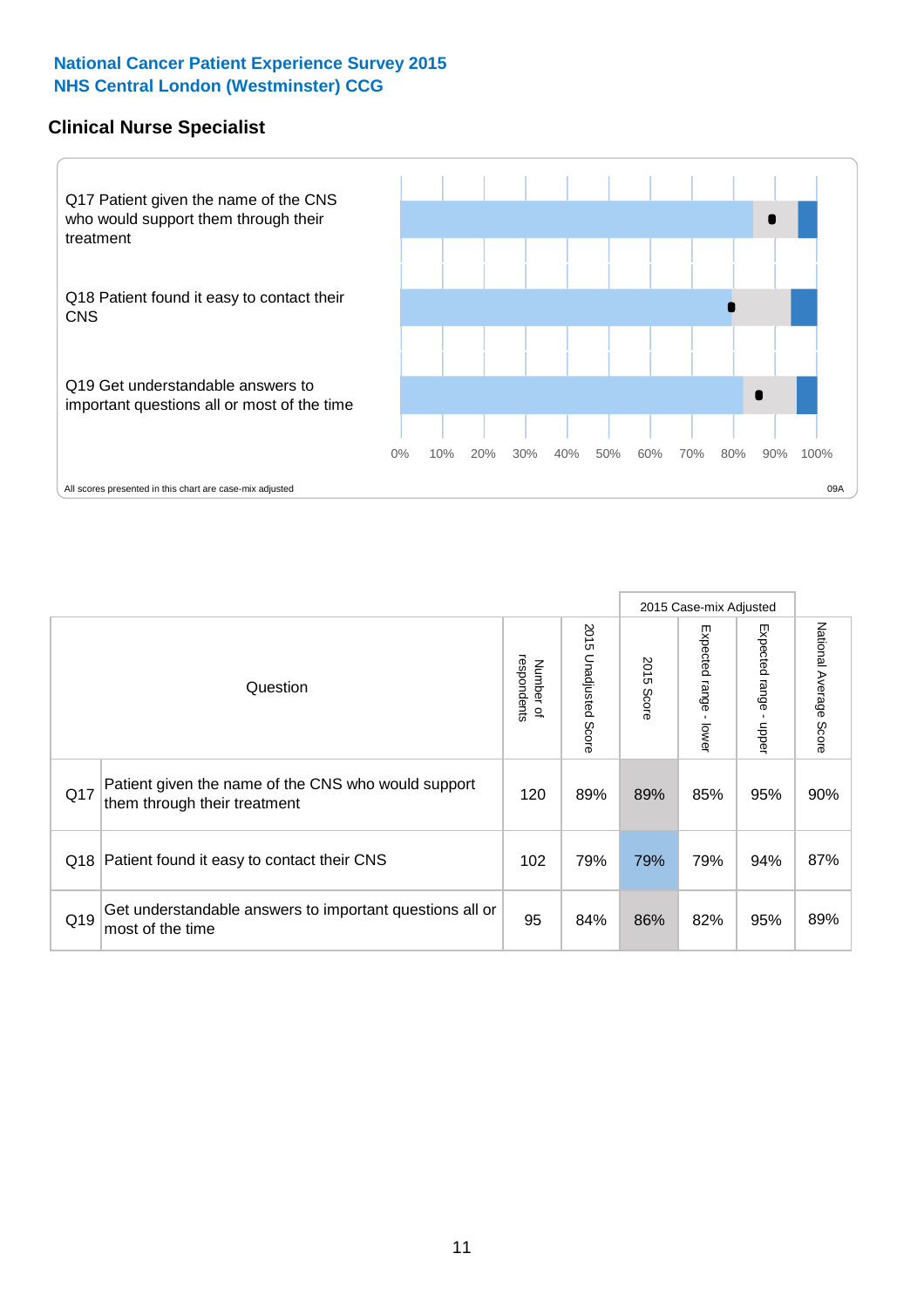#### **Support for people with cancer**



|                 |                                                                                            |                          |                                 |               | 2015 Case-mix Adjusted  |                                           |                        |
|-----------------|--------------------------------------------------------------------------------------------|--------------------------|---------------------------------|---------------|-------------------------|-------------------------------------------|------------------------|
|                 | Question                                                                                   | respondents<br>Number of | 2015<br><b>Unadjusted Score</b> | 2015<br>Score | Expected range<br>lower | Expected range<br>$\blacksquare$<br>nbber | National Average Score |
| Q20             | Hospital staff gave information about support groups                                       | 81                       | 90%                             | 91%           | 75%                     | 91%                                       | 83%                    |
| Q <sub>21</sub> | Hospital staff gave information about impact cancer could<br>have on day to day activities | 77                       | 84%                             | 85%           | 72%                     | 90%                                       | 81%                    |
| Q22             | Hospital staff gave information on getting financial help                                  | 65                       | 58%                             | 58%           | 43%                     | 67%                                       | 55%                    |
| Q <sub>23</sub> | Hospital staff told patient they could get free prescriptions                              | 71                       | 82%                             | 81%           | 71%                     | 89%                                       | 80%                    |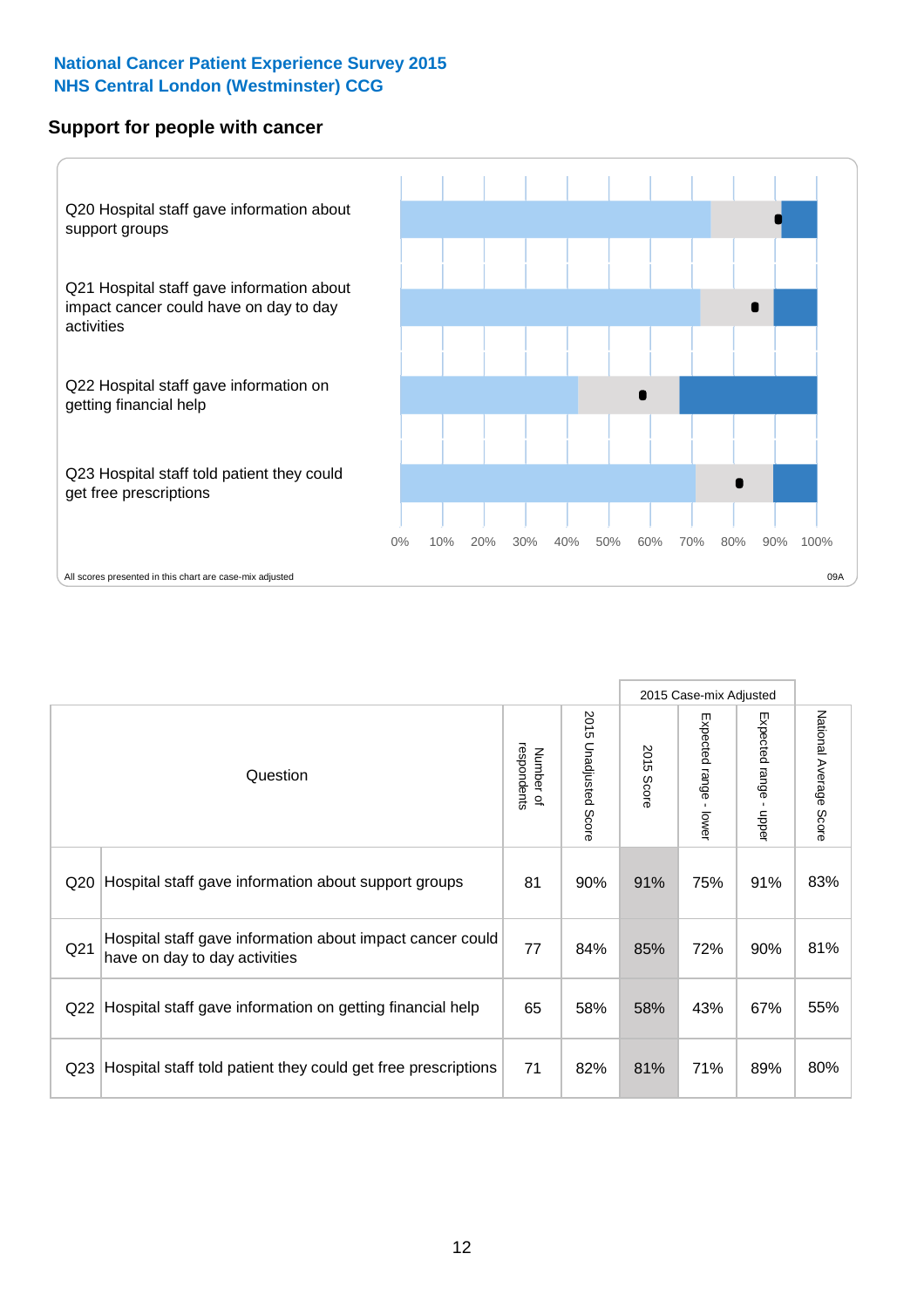# **Operations**



|     |                                                                 |                                              |                             |                   | 2015 Case-mix Adjusted     |                            |                              |
|-----|-----------------------------------------------------------------|----------------------------------------------|-----------------------------|-------------------|----------------------------|----------------------------|------------------------------|
|     | Question                                                        | respondents<br>Number<br>$\overline{\sigma}$ | 2015<br>Unadjusted<br>Score | 201<br>c<br>Score | Expected<br>range<br>lower | Expected<br>range<br>doper | National<br>Average<br>Score |
| Q26 | Staff explained how operation had gone in<br>understandable way | 61                                           | 77%                         | 78%               | 67%                        | 88%                        | 78%                          |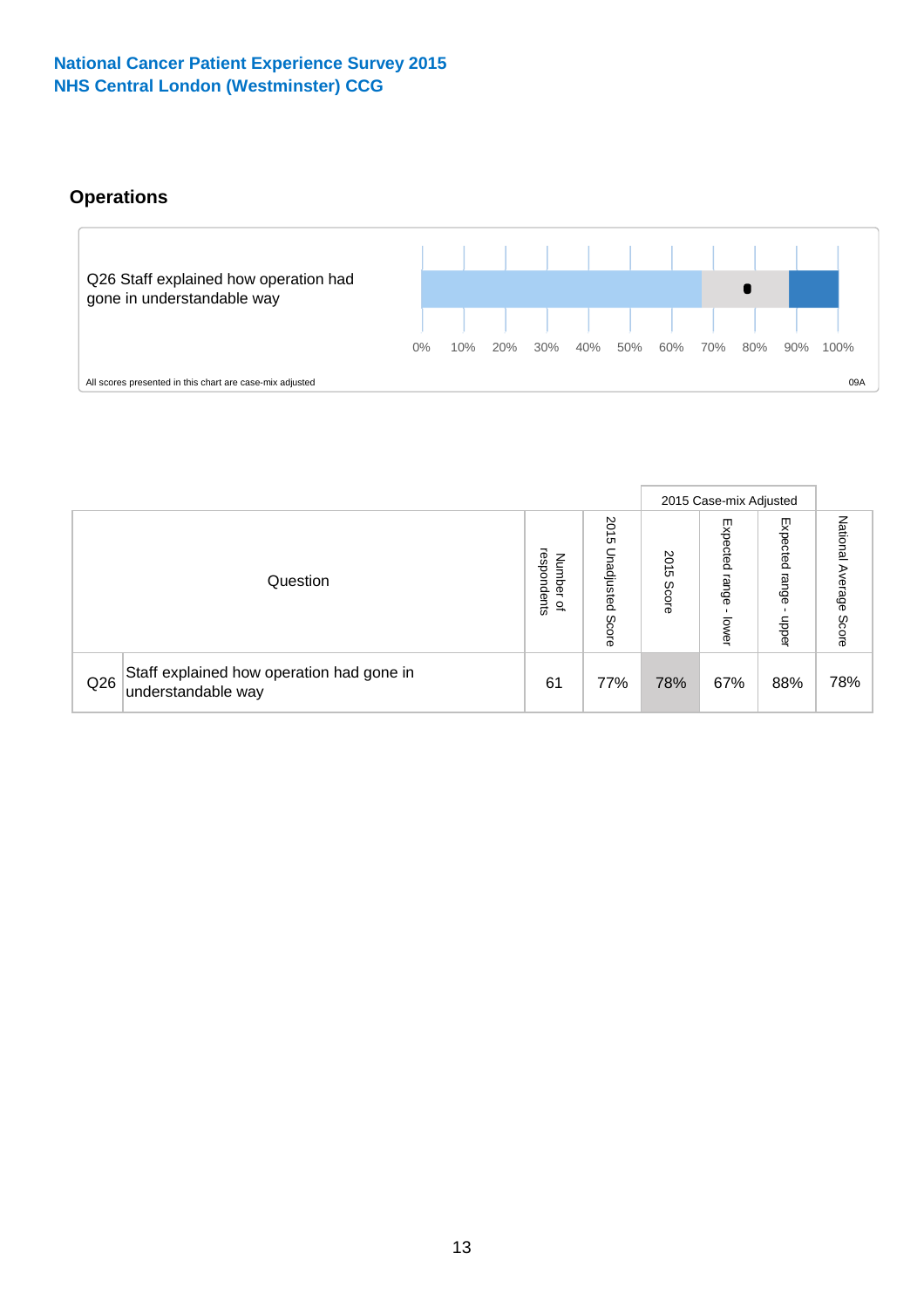# **Hospital care as an inpatient (Part 1 of 3)**



All scores presented in this chart are case-mix adjusted (99A) and the extent of the state of the state of the state of the state of the state of the state of the state of the state of the state and the state of the state

|                 |                                                                                           |                          |                          |                      |                                         | 2015 Case-mix Adjusted                  |                        |
|-----------------|-------------------------------------------------------------------------------------------|--------------------------|--------------------------|----------------------|-----------------------------------------|-----------------------------------------|------------------------|
|                 | Question                                                                                  | respondents<br>Number of | 2015<br>Unadjusted Score | 2015<br><b>Score</b> | Expected range<br>$\mathbf{r}$<br>lower | Expected range<br>$\mathbf{I}$<br>hbber | National Average Score |
| Q28             | Groups of doctors or nurses did not talk in front of patient<br>as if they were not there | 75                       | 79%                      | 80%                  | 72%                                     | 90%                                     | 81%                    |
| Q29             | Patient had confidence and trust in all doctors treating<br>≀them                         | 78                       | 74%                      | 76%                  | 76%                                     | 92%                                     | 84%                    |
| Q30             | Patient's family or someone close definitely had<br>opportunity to talk to doctor         | 64                       | 66%                      | 67%                  | 61%                                     | 83%                                     | 72%                    |
| Q <sub>31</sub> | Patient had confidence and trust in all ward nurses                                       | 77                       | 65%                      | 65%                  | 62%                                     | 82%                                     | 72%                    |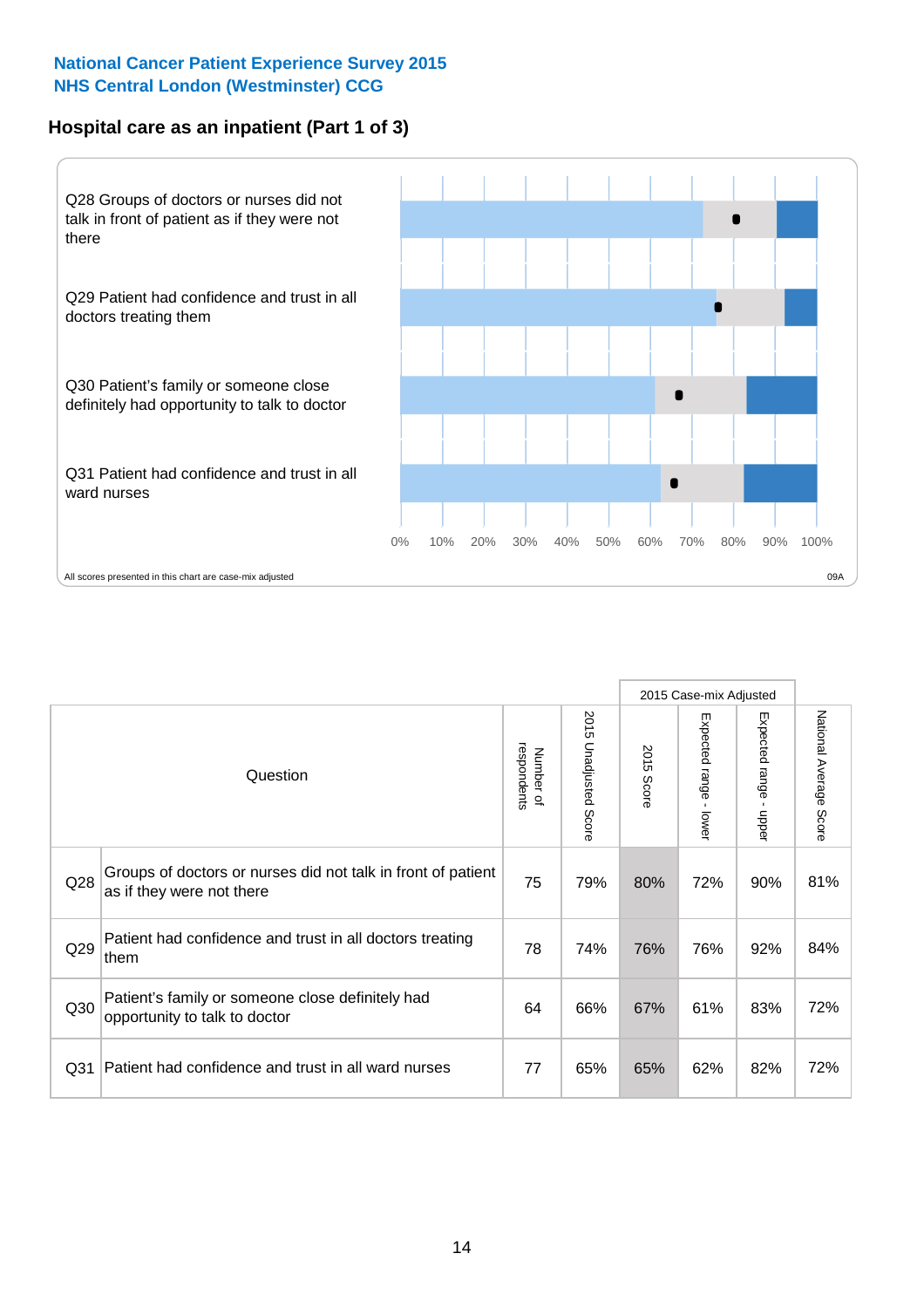# **Hospital care as an inpatient (Part 2 of 3)**



|                 |                                                                         |                          |                                 |                      | 2015 Case-mix Adjusted                       |                           |                        |
|-----------------|-------------------------------------------------------------------------|--------------------------|---------------------------------|----------------------|----------------------------------------------|---------------------------|------------------------|
|                 | Question                                                                | respondents<br>Number of | 2015<br><b>Unadjusted Score</b> | 2015<br><b>Score</b> | Expected<br>I range<br>$\mathbf{I}$<br>lower | Expected range<br>- nbbel | National Average Score |
| Q <sub>32</sub> | Always / nearly always enough nurses on duty                            | 74                       | 78%                             | 80%                  | 55%                                          | 77%                       | 66%                    |
| Q <sub>33</sub> | All staff asked patient what name they preferred to be<br>called by     | 75                       | 49%                             | 50%                  | 53%                                          | 80%                       | 67%                    |
| Q34             | Always given enough privacy when discussing condition<br>or treatment   | 75                       | 85%                             | 86%                  | 77%                                          | 93%                       | 85%                    |
| Q35             | Patient was able to discuss worries or fears with staff<br>during visit | 60                       | 43%                             | 44%                  | 39%                                          | 65%                       | 52%                    |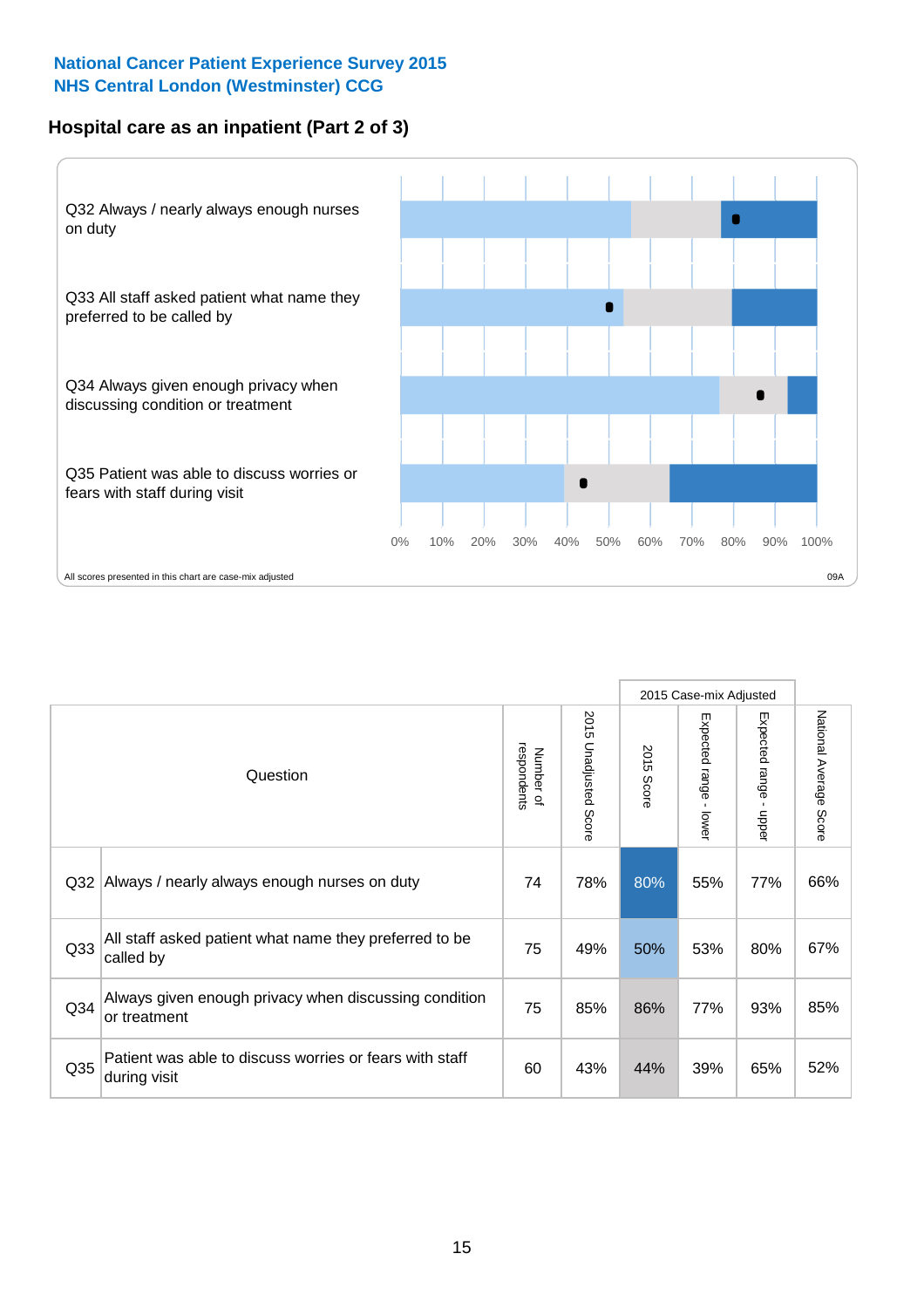# **Hospital care as an inpatient (Part 3 of 3)**



|     |                                                                                     |                          |                       |            | 2015 Case-mix Adjusted |                                         |                           |
|-----|-------------------------------------------------------------------------------------|--------------------------|-----------------------|------------|------------------------|-----------------------------------------|---------------------------|
|     | Question                                                                            | Number of<br>respondents | 2015 Unadjusted Score | 2015 Score | Expected range - lower | Expected range<br>$\mathbf{r}$<br>nbber | National Average<br>Score |
| Q36 | Hospital staff definitely did everything to help control pain                       | 69                       | 83%                   | 84%        | 75%                    | 93%                                     | 84%                       |
| Q37 | Always treated with respect and dignity by staff                                    | 77                       | 86%                   | 86%        | 80%                    | 95%                                     | 87%                       |
| Q38 | Given clear written information about what should / should<br>not do post discharge | 69                       | 81%                   | 82%        | 76%                    | 93%                                     | 84%                       |
| Q39 | Staff told patient who to contact if worried post discharge                         | 72                       | 88%                   | 89%        | 88%                    | 99%                                     | 94%                       |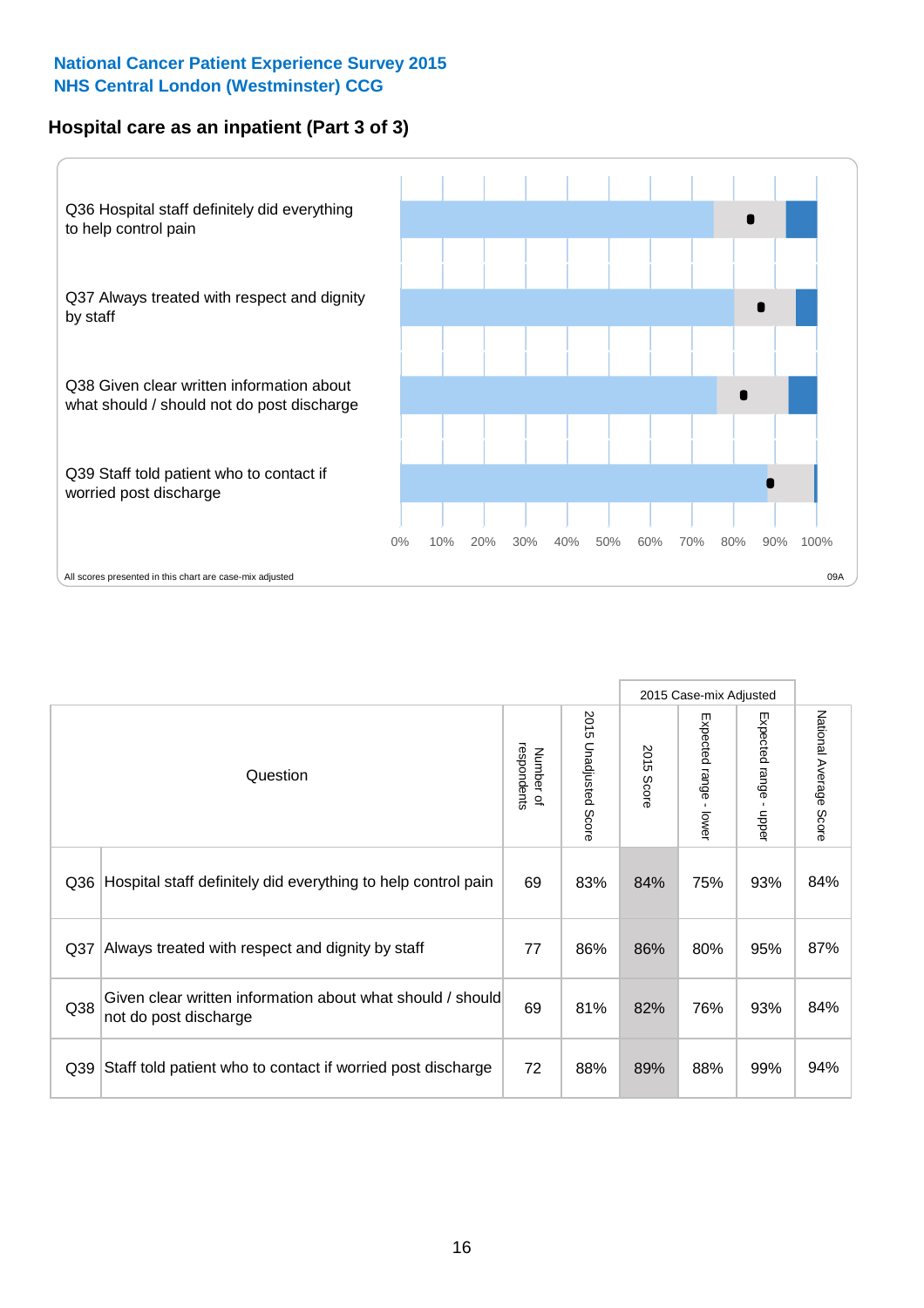# **Hospital care as a day patient / outpatient (Part 1 of 2)**



|     |                                                                                    |                          |                                 |                      | 2015 Case-mix Adjusted                  |                                         |                        |
|-----|------------------------------------------------------------------------------------|--------------------------|---------------------------------|----------------------|-----------------------------------------|-----------------------------------------|------------------------|
|     | Question                                                                           | respondents<br>Number of | 2015<br><b>Unadjusted Score</b> | 2015<br><b>Score</b> | Expected range<br>$\mathbf{r}$<br>lower | Expected range<br>$\mathbf{I}$<br>nbber | National Average Score |
| Q41 | Patient was able to discuss worries or fears with staff<br>during visit            | 106                      | 67%                             | 68%                  | 61%                                     | 79%                                     | 70%                    |
| Q42 | Doctor had the right notes and other documentation with<br>them                    | 118                      | 94%                             | 94%                  | 92%                                     | 99%                                     | 96%                    |
| Q44 | Beforehand patient had all information needed about<br>radiotherapy treatment      | 37                       | 81%                             | 80%                  | 75%                                     | 97%                                     | 86%                    |
| Q45 | Patient given understandable information about whether<br>radiotherapy was working | 31                       | 68%                             | 66%                  | 42%                                     | 77%                                     | 60%                    |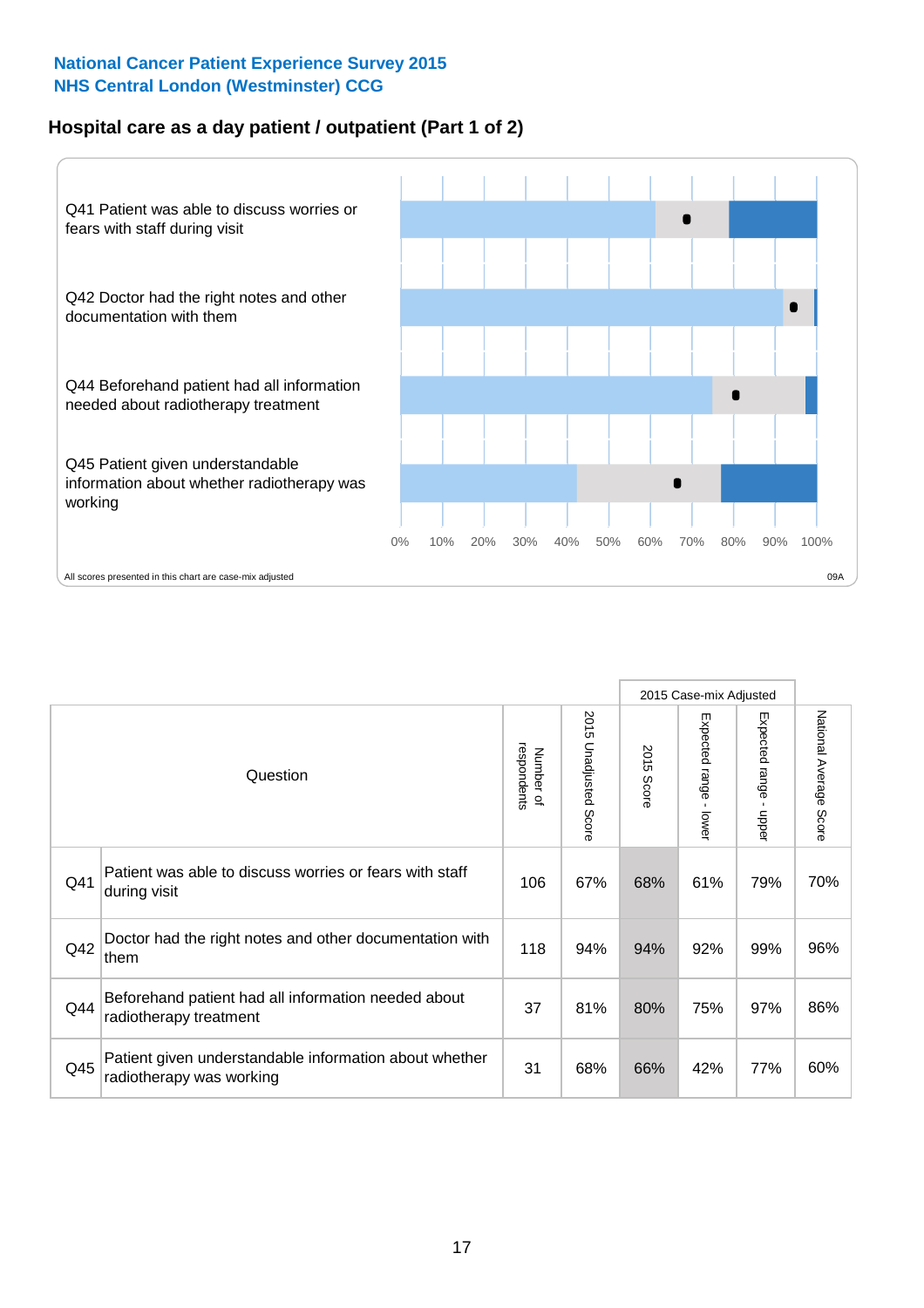# **Hospital care as a day patient / outpatient (Part 2 of 2)**



|     |                                                                                    |                                   |                             |               |                              | 2015 Case-mix Adjusted  |                           |
|-----|------------------------------------------------------------------------------------|-----------------------------------|-----------------------------|---------------|------------------------------|-------------------------|---------------------------|
|     | Question                                                                           | respondents<br>Number<br>$\Omega$ | 2015<br>Unadjusted<br>Score | 2015<br>Score | Expected<br>I range<br>lower | Expected range<br>nbber | National Average<br>Score |
| Q47 | Beforehand patient had all information needed about<br>chemotherapy treatment      | 80                                | 77%                         | 78%           | 76%                          | 92%                     | 84%                       |
| Q48 | Patient given understandable information about whether<br>chemotherapy was working | 71                                | 65%                         | 64%           | 57%                          | 79%                     | 68%                       |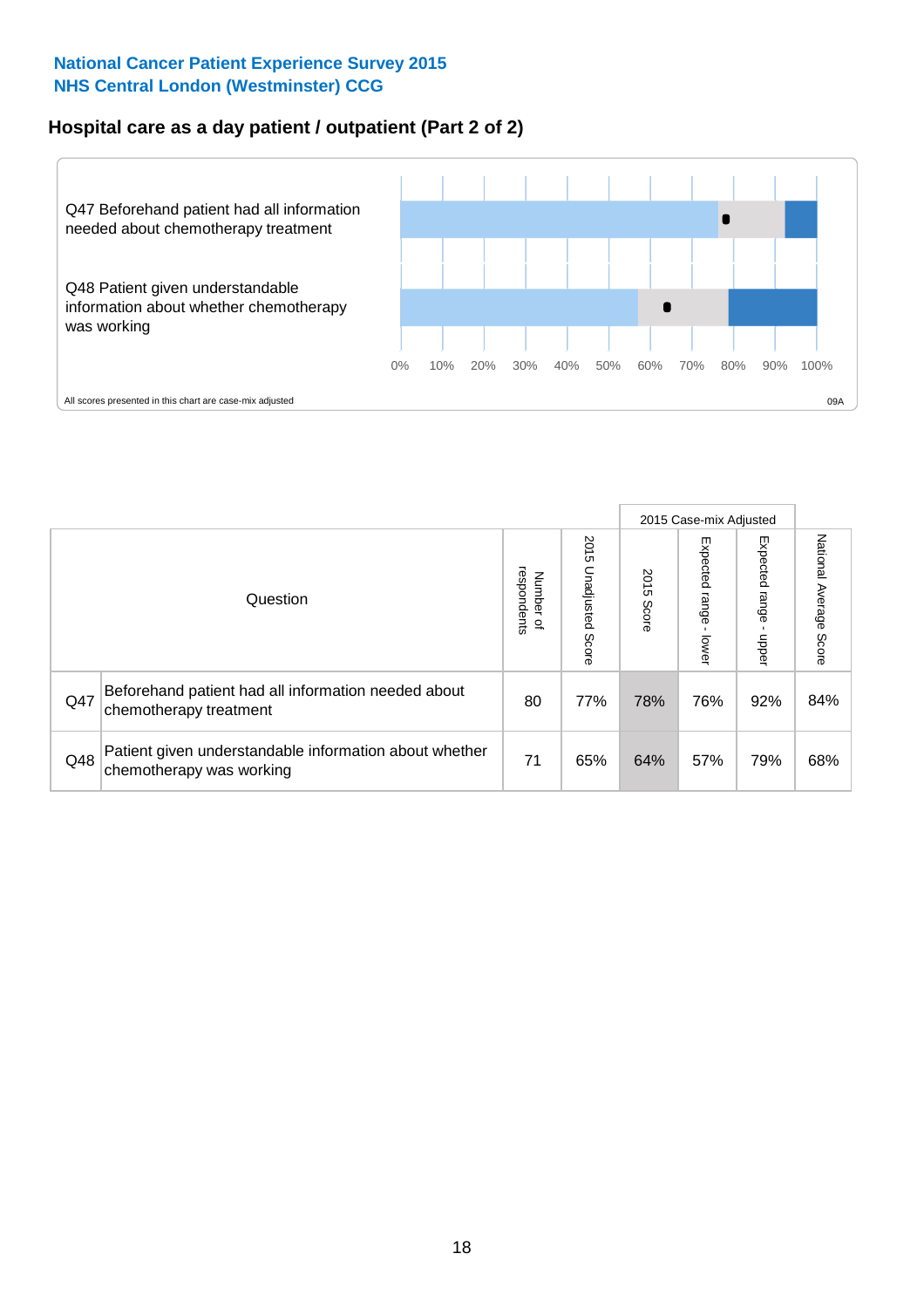#### **Home care and support**



2015 Case-mix Adjusted 2015 Unadjusted Score Expected range - upper National Average Score 2015 Unadjusted Score Expected range - lower National Average Score Expected range - lower Expected range - upper Number of<br>respondents respondents 2015 Score 2015 Score Number of Question Hospital staff gave family or someone close all the  $Q49$  information needed to help with care at home  $Q49$  56% 57% 47% 68% 58% Patient definitely given enough support from health or Q50 social services during treatment 6. [2010] Social services during treatment Patient definitely given enough support from health or  $\frac{39}{\sqrt{30}}$  |  $\frac{46\%}{\sqrt{30}}$   $\frac{50\%}{\sqrt{30}}$   $\frac{29\%}{\sqrt{60\%}}$   $\frac{45\%}{\sqrt{45\%}}$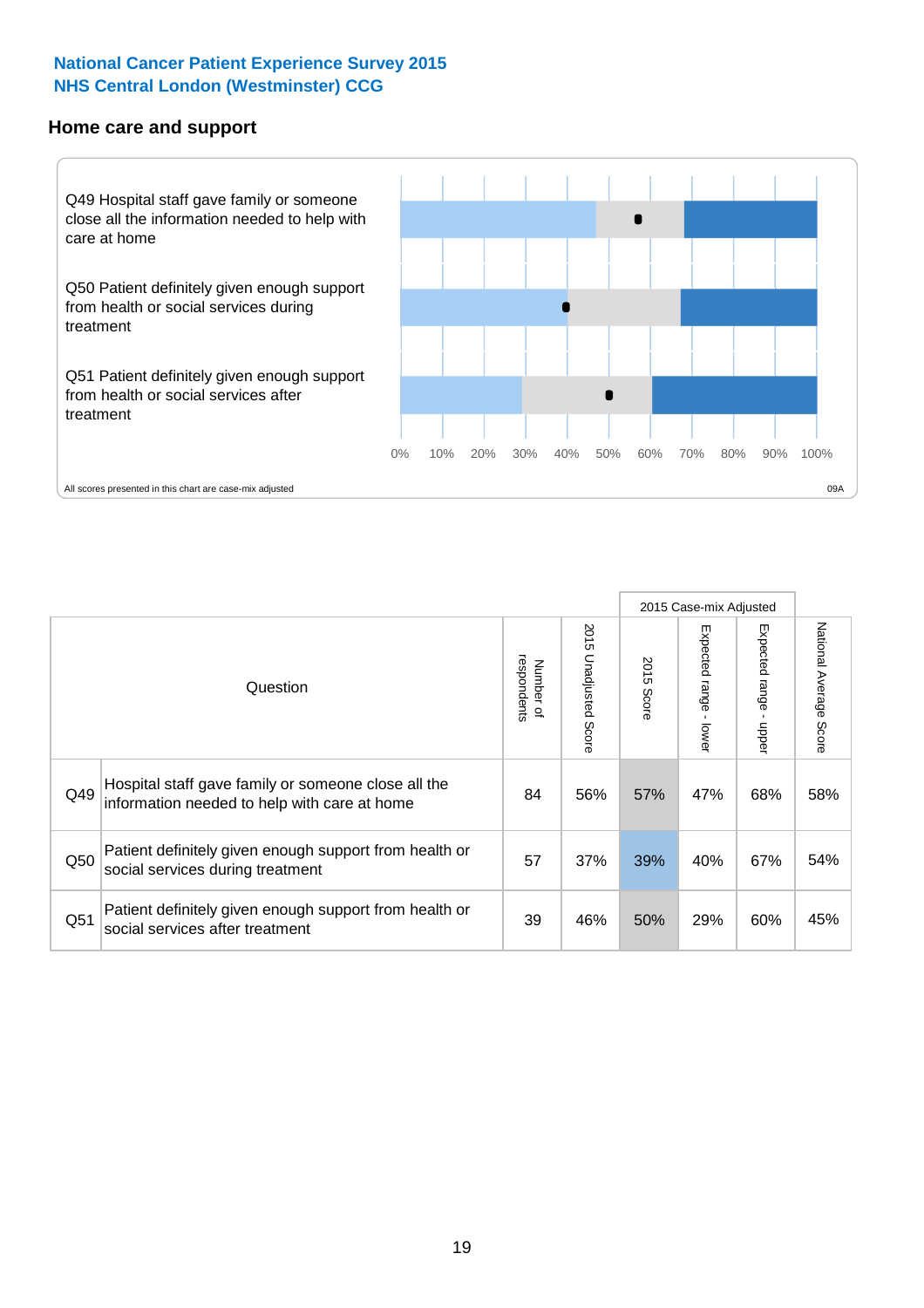### **Care from your general practice**



|     |                                                                           |                                       |                             |               |                                   | 2015 Case-mix Adjusted     |                           |
|-----|---------------------------------------------------------------------------|---------------------------------------|-----------------------------|---------------|-----------------------------------|----------------------------|---------------------------|
|     | Question                                                                  | respondents<br>Number<br>$\mathbf{Q}$ | 2015<br>Unadjusted<br>Score | 2015<br>Score | Expected<br><b>Lange</b><br>lower | Expected<br>range<br>doper | National Average<br>Score |
| Q52 | GP given enough information about patient's condition<br>and treatment    | 109                                   | 95%                         | 96%           | 91%                               | 99%                        | 95%                       |
| Q53 | Practice staff definitely did everything they could to<br>support patient | 76                                    | 61%                         | 62%           | 52%                               | 73%                        | 63%                       |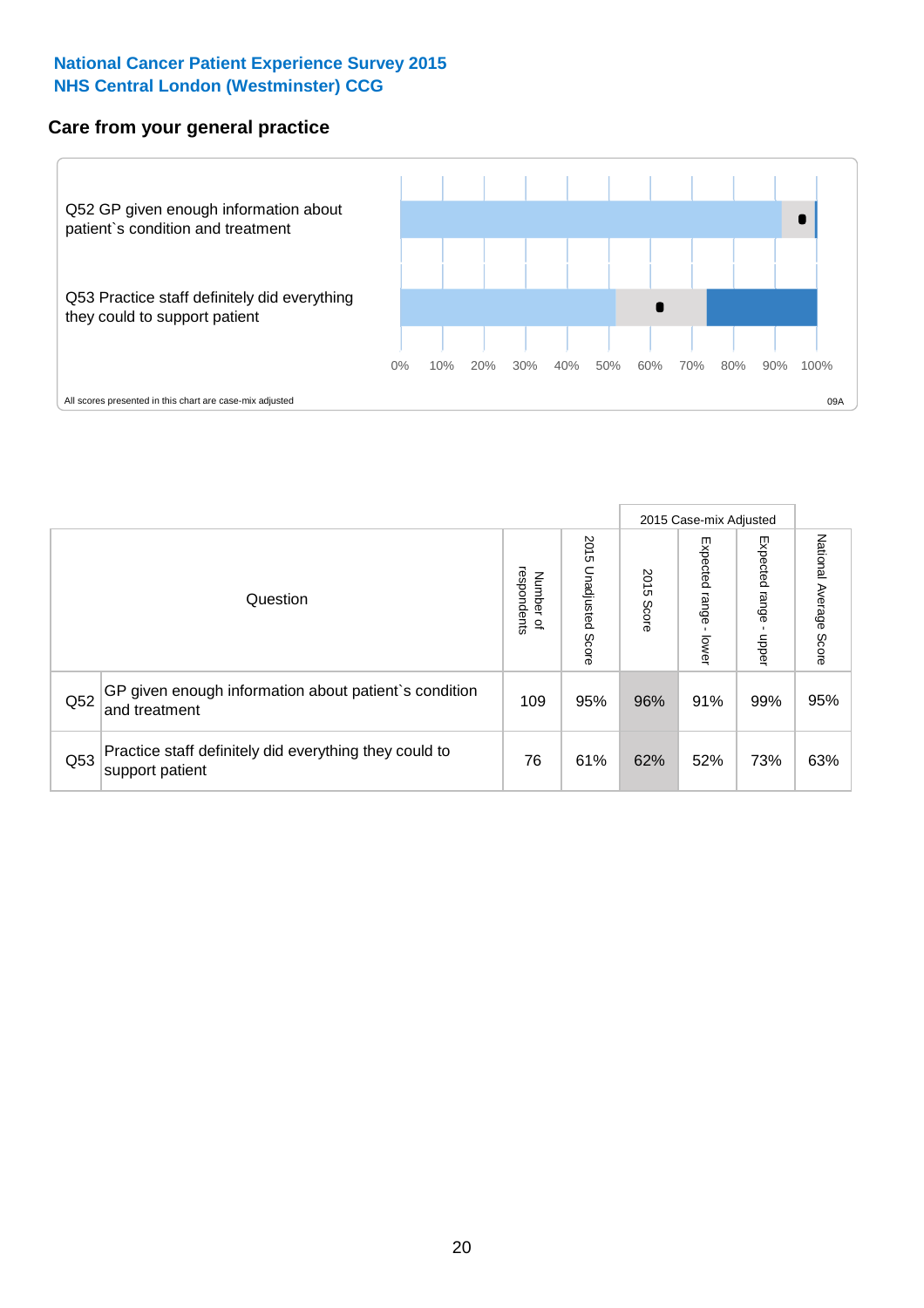# **Your overall NHS care (Part 1 of 2)**



|     |                                                                    |                          |                       |                      | 2015 Case-mix Adjusted                    |                                           |                        |
|-----|--------------------------------------------------------------------|--------------------------|-----------------------|----------------------|-------------------------------------------|-------------------------------------------|------------------------|
|     | Question                                                           | respondents<br>Number of | 2015 Unadjusted Score | 2015<br><b>Score</b> | Expected range<br>$\blacksquare$<br>lower | Expected range<br>$\blacksquare$<br>nbber | National Average Score |
| Q54 | Hospital and community staff always worked well together           | 116                      | 51%                   | 51%                  | 51%                                       | 70%                                       | 61%                    |
| Q55 | Patient given a care plan                                          | 86                       | 24%                   | 23%                  | 23%                                       | 43%                                       | 33%                    |
| Q56 | Overall the administration of the care was very good /<br>good     | 120                      | 89%                   | 89%                  | 83%                                       | 95%                                       | 89%                    |
| Q57 | Length of time for attending clinics and appointments was<br>right | 121                      | 56%                   | 57%                  | 56%                                       | 76%                                       | 66%                    |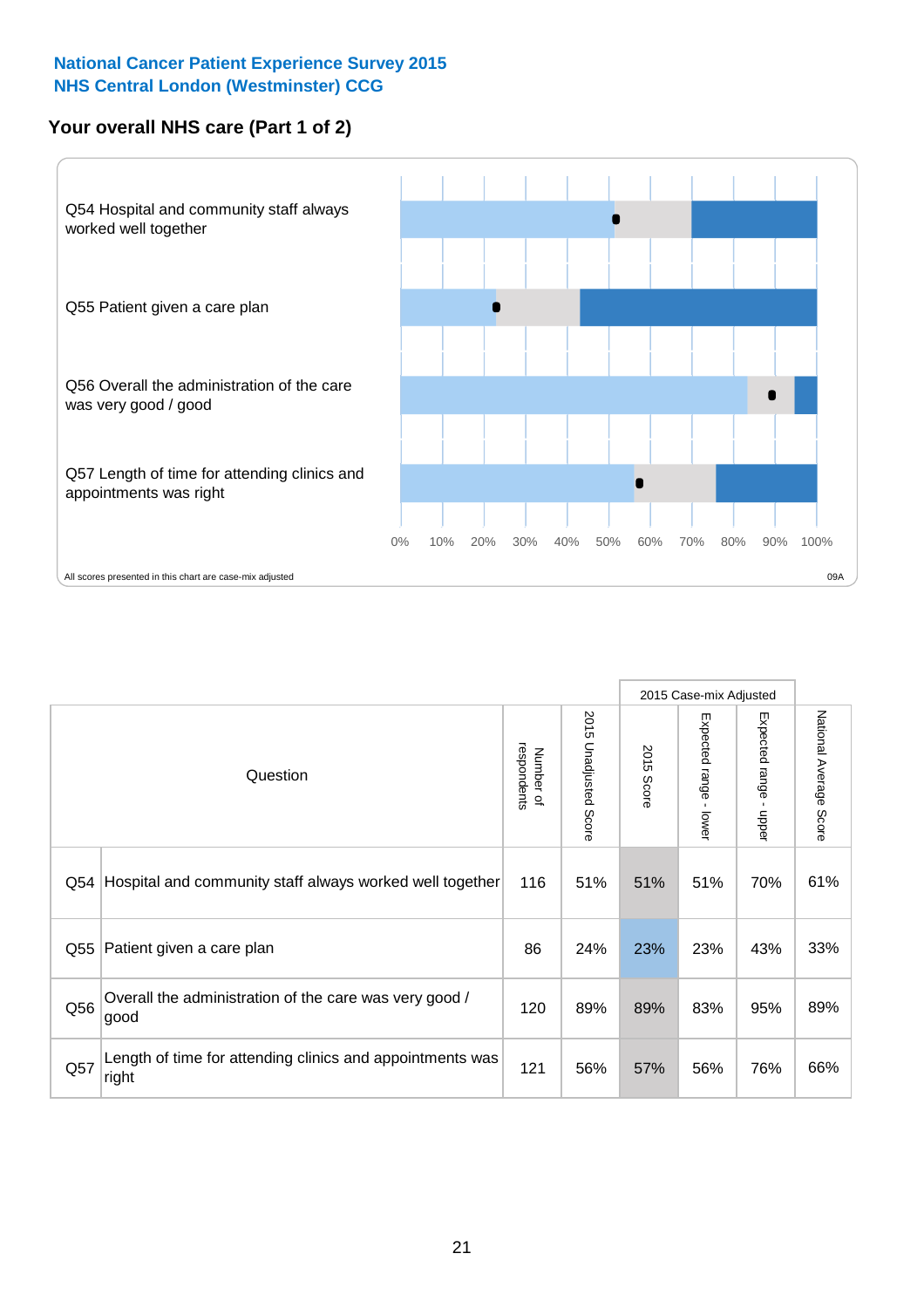# **Your overall NHS care (Part 2 of 2)**



|     |                                                       |                                         |                             |               |                            | 2015 Case-mix Adjusted     |                        |
|-----|-------------------------------------------------------|-----------------------------------------|-----------------------------|---------------|----------------------------|----------------------------|------------------------|
|     | Question                                              | respondents<br>Number<br>$\overline{a}$ | 2015<br>Jnadjusted<br>Score | 2015<br>Score | Expected<br>range<br>lower | Expected<br>range<br>doper | National Average Score |
| Q58 | Taking part in cancer research discussed with patient | 115                                     | 49%                         | 47%           | 18%                        | 38%                        | 28%                    |



|     |                                                                        |                                              |                             |               |                                                    | 2015 Case-mix Adjusted                                |                                     |
|-----|------------------------------------------------------------------------|----------------------------------------------|-----------------------------|---------------|----------------------------------------------------|-------------------------------------------------------|-------------------------------------|
|     | Question                                                               | respondents<br>Number<br>$\overline{\sigma}$ | 2015<br>Unadjusted<br>Score | 2015<br>Score | OWer<br>limit<br>range<br>$\mathbf{a}$<br>expected | Upper<br>limit<br>range<br>$\overline{a}$<br>expected | National<br>Average<br><b>Score</b> |
| Q59 | Patient's average rating of care scored from very poor to<br>very good | 111                                          | 8.6                         | 8.6           | 8.4                                                | 9.0                                                   | 8.7                                 |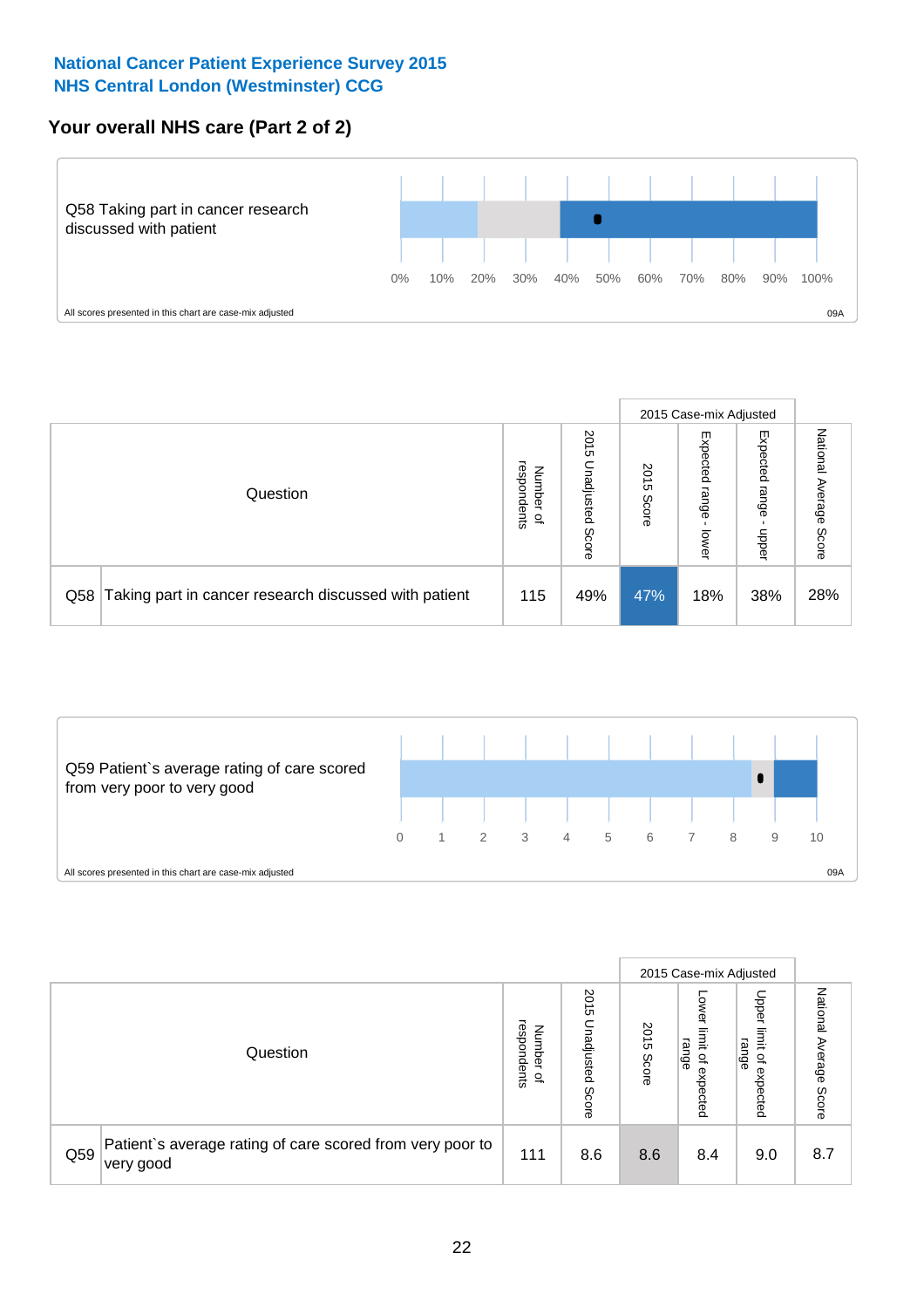# **Comparisons by tumour group for this CCG**

The following tables show the unadjusted CCG and the national percentage scores for each question broken down by tumour group. Where a cell in the table contains an asterisk this indicates that the number of patients in that group was below 21 and too small to display. Where a cell in the table contains "n.a." this indicates that there were no respondents for that tumour group.

# **Seeing your GP**

|                      | Q1. Saw GP once /<br>had to go to hospital | twice before being told | Q2. Patient thought<br>they were seen as<br>soon as necessary |                 |  |
|----------------------|--------------------------------------------|-------------------------|---------------------------------------------------------------|-----------------|--|
| <b>Cancer type</b>   | This CCG <sup>\$</sup>                     | <b>National</b>         | This CCG <sup>\$</sup>                                        | <b>National</b> |  |
| Brain / CNS          | n.a.                                       | 60%                     | n.a.                                                          | 77%             |  |
| <b>Breast</b>        | $\star$                                    | 93%                     | 88%                                                           | 88%             |  |
| Colorectal / LGT     | $\star$                                    | 72%                     | $\star$                                                       | 80%             |  |
| Gynaecological       | $\star$                                    | 75%                     | $\star$                                                       | 78%             |  |
| Haematological       | $\star$                                    | 64%                     | 66%                                                           | 80%             |  |
| <b>Head and Neck</b> | $\star$                                    | 77%                     | $\star$                                                       | 79%             |  |
| Lung                 | $\star$                                    | 69%                     | $\star$                                                       | 83%             |  |
| Prostate             | $\star$                                    | 79%                     | $\star$                                                       | 85%             |  |
| Sarcoma              | $\star$                                    | 64%                     | $\star$                                                       | 69%             |  |
| <b>Skin</b>          | $\star$                                    | 91%                     | $\star$                                                       | 87%             |  |
| <b>Upper Gastro</b>  | $\star$                                    | 70%                     | $\star$                                                       | 78%             |  |
| Urological           | $\star$                                    | 81%                     | $\star$                                                       | 84%             |  |
| Other                | $\star$                                    | 70%                     | $\star$                                                       | 78%             |  |
| <b>All Cancers</b>   | 67%                                        | 76%                     | 75%                                                           | 82%             |  |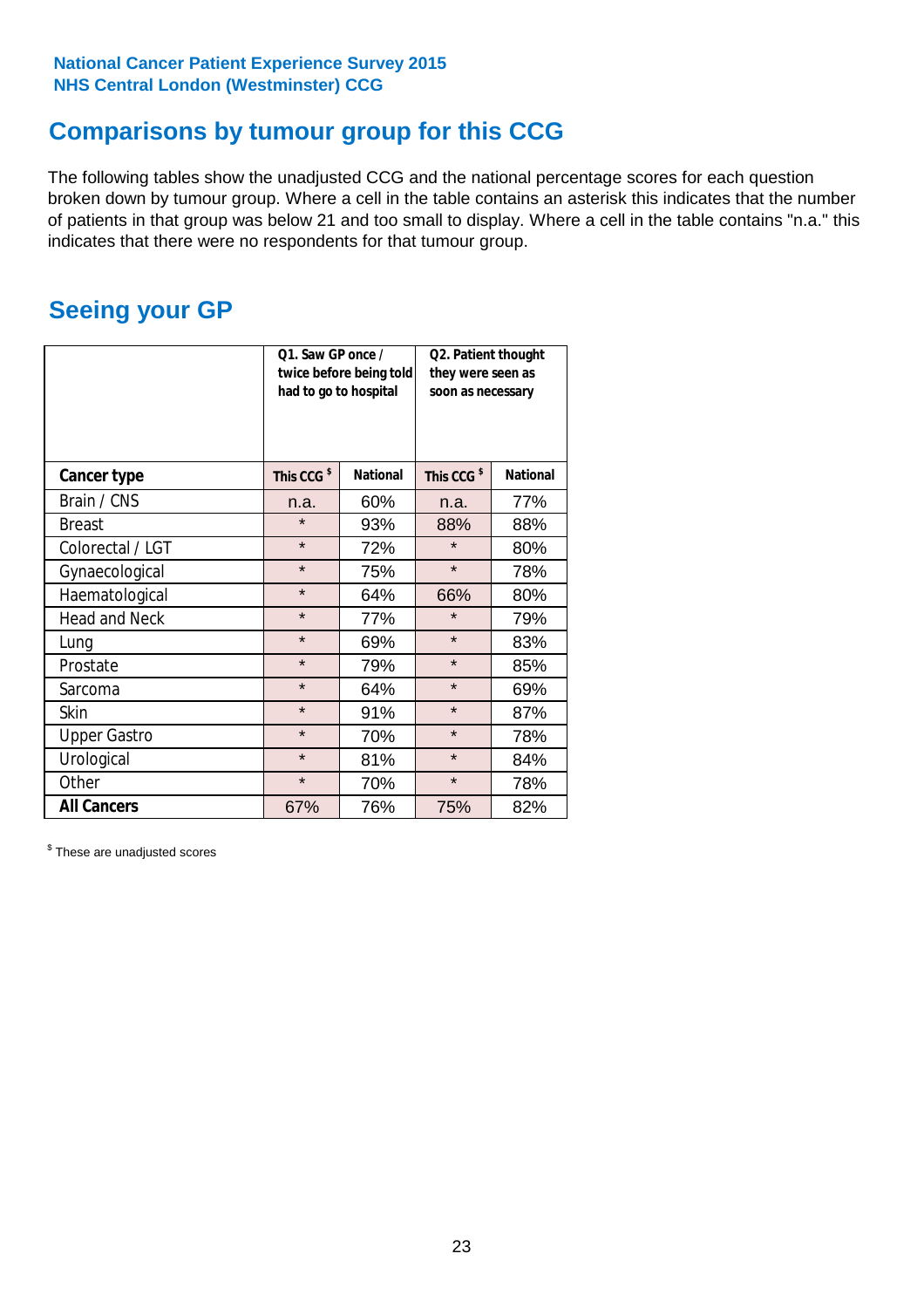# **Diagnostic tests**

|                      | be done was about<br>right | Q6. The length of time<br>waiting for the test to | Q7. Given complete<br>explanation of test<br>results in<br>understandable way |                 |  |
|----------------------|----------------------------|---------------------------------------------------|-------------------------------------------------------------------------------|-----------------|--|
| <b>Cancer type</b>   | This CCG <sup>\$</sup>     | <b>National</b>                                   | This CCG <sup>\$</sup>                                                        | <b>National</b> |  |
| Brain / CNS          | n.a.                       | 87%                                               | n.a.                                                                          | 69%             |  |
| <b>Breast</b>        | $\star$                    | 90%                                               | $\star$                                                                       | 82%             |  |
| Colorectal / LGT     | $\star$                    | 86%                                               | $\star$                                                                       | 81%             |  |
| Gynaecological       | $\star$                    | 84%                                               | $\star$                                                                       | 76%             |  |
| Haematological       | $\star$                    | 87%                                               | 67%                                                                           | 76%             |  |
| <b>Head and Neck</b> | $\star$                    | 84%                                               | $\star$                                                                       | 77%             |  |
| Lung                 | $\star$                    | 87%                                               | $\star$                                                                       | 78%             |  |
| Prostate             | $\star$                    | 85%                                               | $\star$                                                                       | 79%             |  |
| Sarcoma              | $\star$                    | 81%                                               | $\star$                                                                       | 77%             |  |
| Skin                 | $\star$                    | 89%                                               | $\star$                                                                       | 85%             |  |
| <b>Upper Gastro</b>  | $\star$                    | 83%                                               | $\star$                                                                       | 77%             |  |
| Urological           | $\star$                    | 85%                                               | $\star$                                                                       | 78%             |  |
| Other                | $\star$                    | 85%                                               | $\star$                                                                       | 76%             |  |
| <b>All Cancers</b>   | 83%                        | 87%                                               | 78%                                                                           | 79%             |  |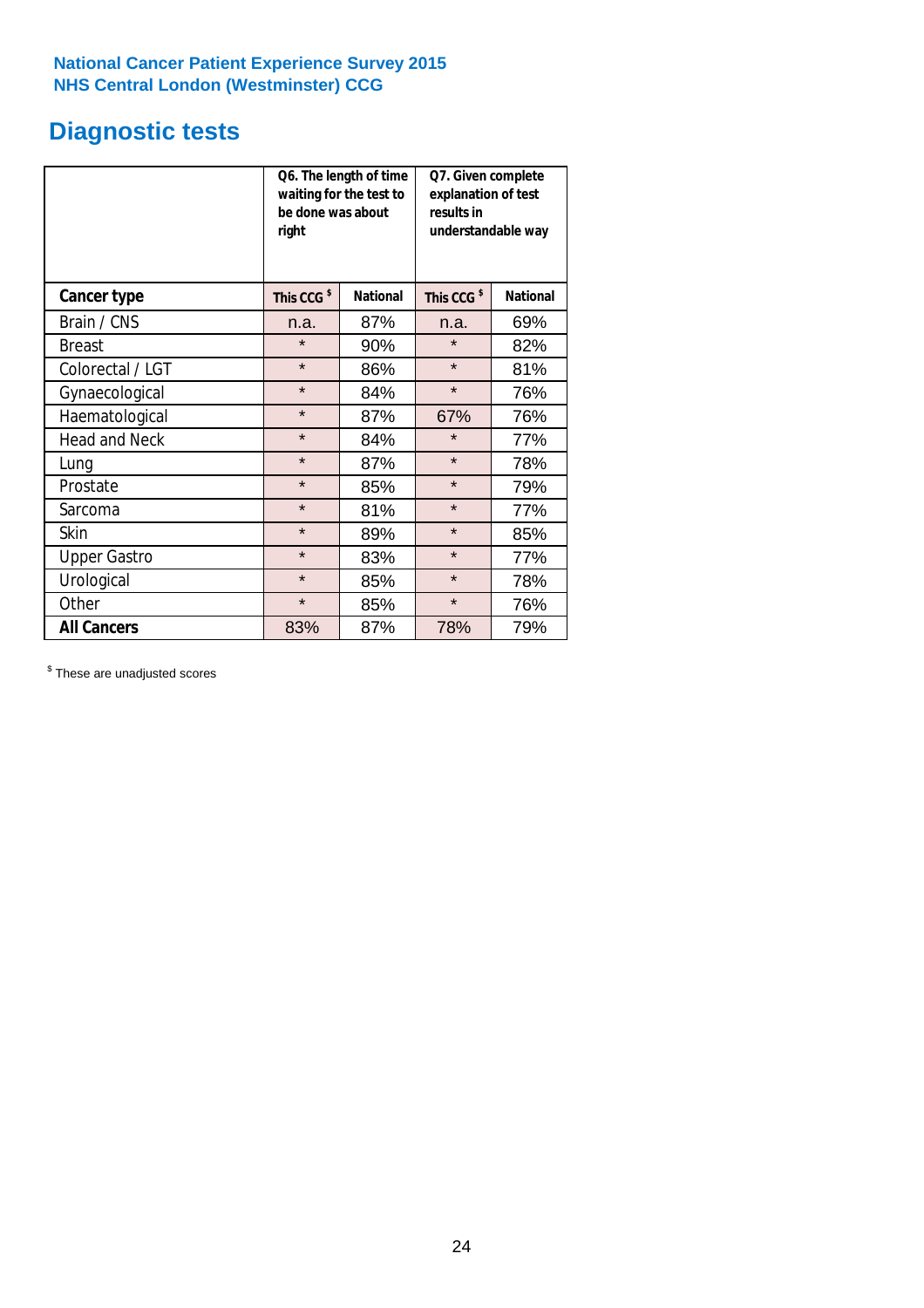# **Finding out what was wrong with you**

|                      | Q8. Patient told they<br>could bring a family<br>member or friend<br>when first told they<br>had cancer |                 | Q9. Patient felt they<br>were told sensitively<br>that they had cancer |                 | Q10. Patient<br>completely understood<br>the explanation of<br>what was wrong |                 | Q11. Patient given<br>easy to understand<br>written information<br>about the type of<br>cancer they had |                 |
|----------------------|---------------------------------------------------------------------------------------------------------|-----------------|------------------------------------------------------------------------|-----------------|-------------------------------------------------------------------------------|-----------------|---------------------------------------------------------------------------------------------------------|-----------------|
| Cancer type          | This CCG <sup>\$</sup>                                                                                  | <b>National</b> | This CCG <sup>\$</sup>                                                 | <b>National</b> | This CCG <sup>\$</sup>                                                        | <b>National</b> | This CCG <sup>\$</sup>                                                                                  | <b>National</b> |
| Brain / CNS          | n.a.                                                                                                    | 85%             | n.a.                                                                   | 79%             | n.a.                                                                          | 60%             | n.a.                                                                                                    | 62%             |
| <b>Breast</b>        | $\star$                                                                                                 | 83%             | 79%                                                                    | 88%             | 92%                                                                           | 78%             | $\star$                                                                                                 | 76%             |
| Colorectal / LGT     | $\star$                                                                                                 | 83%             | $\star$                                                                | 85%             | $\star$                                                                       | 79%             | $\star$                                                                                                 | 71%             |
| Gynaecological       | $\star$                                                                                                 | 75%             | $\star$                                                                | 83%             | $\star$                                                                       | 73%             | $\star$                                                                                                 | 69%             |
| Haematological       | 78%                                                                                                     | 75%             | 87%                                                                    | 83%             | 65%                                                                           | 60%             | 68%                                                                                                     | 74%             |
| <b>Head and Neck</b> | $\star$                                                                                                 | 73%             | $\star$                                                                | 85%             | $\star$                                                                       | 75%             | $\star$                                                                                                 | 61%             |
| Lung                 | $\star$                                                                                                 | 80%             | $\star$                                                                | 83%             | $\star$                                                                       | 75%             | $\star$                                                                                                 | 66%             |
| Prostate             | $\star$                                                                                                 | 80%             | $\star$                                                                | 84%             | $\star$                                                                       | 78%             | $\star$                                                                                                 | 80%             |
| Sarcoma              | $\star$                                                                                                 | 77%             | $\star$                                                                | 82%             | $\star$                                                                       | 63%             | $\star$                                                                                                 | 61%             |
| Skin                 | n.a.                                                                                                    | 71%             | $\star$                                                                | 90%             | $\star$                                                                       | 83%             | n.a.                                                                                                    | 84%             |
| <b>Upper Gastro</b>  | $\star$                                                                                                 | 79%             | $\star$                                                                | 79%             | $\star$                                                                       | 72%             | $\star$                                                                                                 | 64%             |
| Urological           | $\star$                                                                                                 | 74%             | $\star$                                                                | 82%             | $\star$                                                                       | 76%             | $\star$                                                                                                 | 71%             |
| Other                | $\star$                                                                                                 | 77%             | $\star$                                                                | 82%             | $\star$                                                                       | 72%             | $\star$                                                                                                 | 61%             |
| <b>All Cancers</b>   | 76%                                                                                                     | 79%             | 85%                                                                    | 84%             | 83%                                                                           | 73%             | 79%                                                                                                     | 72%             |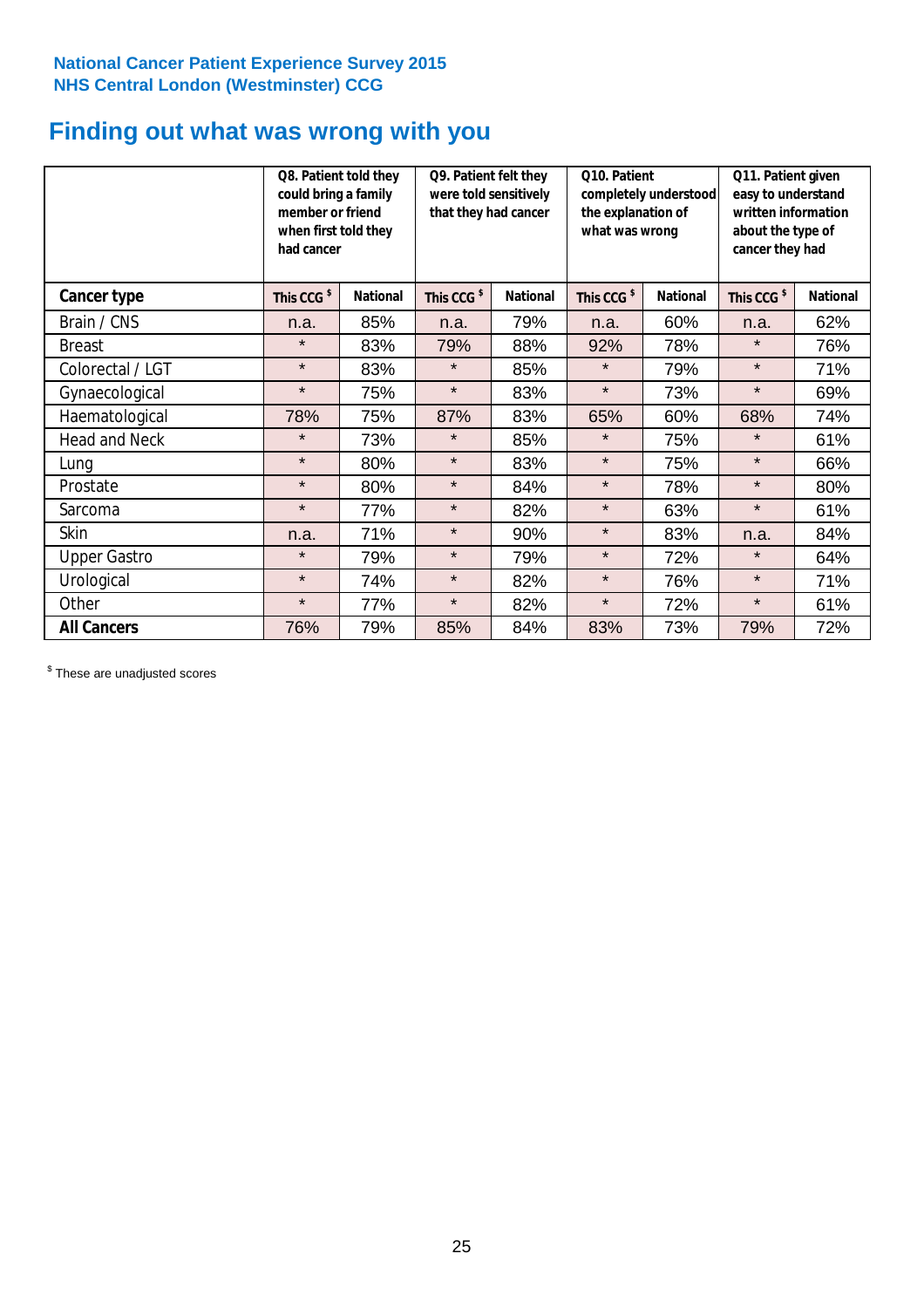# **Deciding the best treatment for you**

|                      | treatment options<br>were completely<br>explained | 012. Patient felt that | 013. Possible side<br>understandable way | effects explained in an | Q14. Patient given<br>practical advice and<br>support in dealing with<br>side effects of<br>treatment |                 |  |
|----------------------|---------------------------------------------------|------------------------|------------------------------------------|-------------------------|-------------------------------------------------------------------------------------------------------|-----------------|--|
| <b>Cancer type</b>   | This CCG <sup>\$</sup>                            | <b>National</b>        | This CCG <sup>\$</sup>                   | <b>National</b>         | This CCG <sup>\$</sup>                                                                                | <b>National</b> |  |
| Brain / CNS          | n.a.                                              | 80%                    | n.a.                                     | 71%                     | n.a.                                                                                                  | 62%             |  |
| <b>Breast</b>        | 77%                                               | 84%                    | 73%                                      | 76%                     | 73%                                                                                                   | 69%             |  |
| Colorectal / LGT     | $\star$                                           | 85%                    | $\star$                                  | 75%                     | $\star$                                                                                               | 68%             |  |
| Gynaecological       | $\star$                                           | 84%                    | $\star$                                  | 76%                     | $\star$                                                                                               | 68%             |  |
| Haematological       | 71%                                               | 81%                    | 66%                                      | 69%                     | 71%                                                                                                   | 65%             |  |
| <b>Head and Neck</b> | $\star$                                           | 85%                    | $\star$                                  | 72%                     | $\star$                                                                                               | 67%             |  |
| Lung                 | $\star$                                           | 84%                    | $\star$                                  | 74%                     | $\star$                                                                                               | 69%             |  |
| Prostate             | $\star$                                           | 80%                    | $\star$                                  | 71%                     | $\star$                                                                                               | 61%             |  |
| Sarcoma              | $\star$                                           | 82%                    | $\star$                                  | 75%                     | $\star$                                                                                               | 66%             |  |
| Skin                 | n.a.                                              | 88%                    | $\star$                                  | 75%                     | $\star$                                                                                               | 74%             |  |
| <b>Upper Gastro</b>  | $\star$                                           | 83%                    | $\star$                                  | 72%                     | $\star$                                                                                               | 66%             |  |
| Urological           | $\star$                                           | 80%                    | $\star$                                  | 69%                     | $\star$                                                                                               | 61%             |  |
| Other                | $\star$                                           | 80%                    | $\star$<br>72%                           |                         | $\star$                                                                                               | 64%             |  |
| <b>All Cancers</b>   | 81%                                               | 83%                    | 71%                                      | 73%                     | 70%                                                                                                   | 66%             |  |

|                      | in the future          | Q15. Patient definitely<br>told about side effects<br>that could affect them | Q16. Patient definitely<br>involved in decisions<br>about care and<br>treatment |                 |  |
|----------------------|------------------------|------------------------------------------------------------------------------|---------------------------------------------------------------------------------|-----------------|--|
| <b>Cancer type</b>   | This CCG <sup>\$</sup> | <b>National</b>                                                              | This CCG <sup>\$</sup>                                                          | <b>National</b> |  |
| Brain / CNS          | n.a.                   | 56%                                                                          | n.a.                                                                            | 74%             |  |
| <b>Breast</b>        | $\star$                | 55%                                                                          | 74%                                                                             | 79%             |  |
| Colorectal / LGT     | $\star$                | 56%                                                                          | $\star$                                                                         | 79%             |  |
| Gynaecological       | $\star$                | 54%                                                                          | $\star$                                                                         | 76%             |  |
| Haematological       | 34%                    | 50%                                                                          |                                                                                 | 77%             |  |
| <b>Head and Neck</b> | $\star$                | 58%                                                                          | $\star$                                                                         | 76%             |  |
| Lung                 | $\star$                | 54%                                                                          | $\star$                                                                         | 78%             |  |
| Prostate             | $\star$                | 63%                                                                          | $\star$                                                                         | 79%             |  |
| Sarcoma              | $\star$                | 54%                                                                          | $\star$                                                                         | 77%             |  |
| <b>Skin</b>          | $\star$                | 66%                                                                          | $\star$                                                                         | 86%             |  |
| <b>Upper Gastro</b>  | $\star$                | 53%                                                                          | $\star$                                                                         | 77%             |  |
| Urological           | $\star$                | 52%                                                                          | $\star$                                                                         | 75%             |  |
| Other                | $\star$                | 51%                                                                          | $\star$                                                                         | 75%             |  |
| <b>All Cancers</b>   | 50%                    | 54%                                                                          | 80%                                                                             | 78%             |  |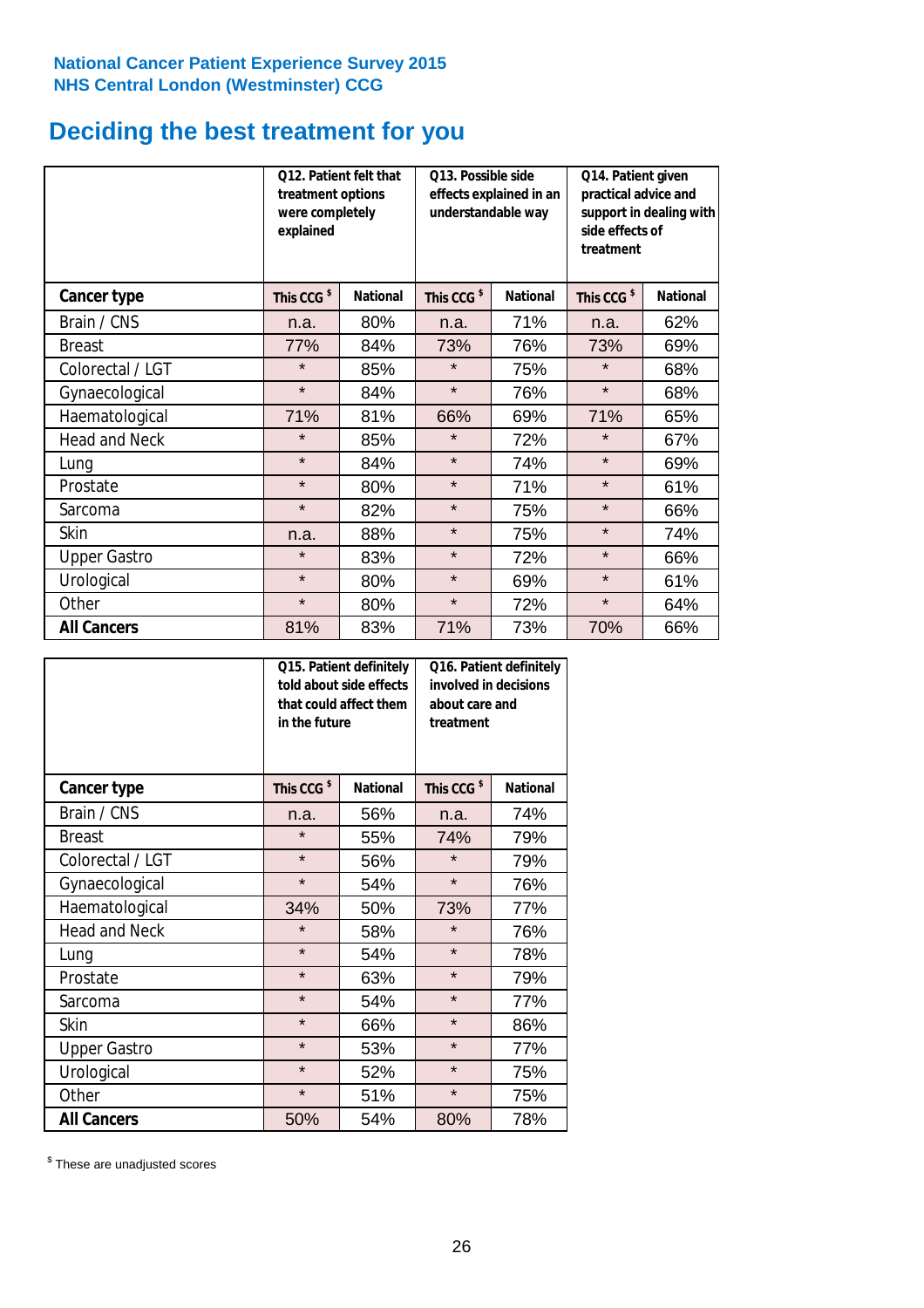# **Clinical Nurse Specialist**

|                      | would support them<br>through their<br>treatment | Q17. Patient given the<br>name of the CNS who | Q18. Patient found it<br>easy to contact their<br><b>CNS</b> |                 | <b>Q19. Get</b><br>understandable<br>answers to important<br>questions all or most<br>of the time |                 |  |
|----------------------|--------------------------------------------------|-----------------------------------------------|--------------------------------------------------------------|-----------------|---------------------------------------------------------------------------------------------------|-----------------|--|
| <b>Cancer type</b>   | This CCG <sup>\$</sup>                           | <b>National</b>                               | This CCG <sup>\$</sup>                                       | <b>National</b> | This CCG <sup>\$</sup>                                                                            | <b>National</b> |  |
| Brain / CNS          | n.a.                                             | 95%                                           | n.a.                                                         | 84%             | n.a.                                                                                              | 85%             |  |
| <b>Breast</b>        | 100%                                             | 94%                                           | 71%                                                          | 85%             | 83%                                                                                               | 88%             |  |
| Colorectal / LGT     | $\star$                                          | 91%                                           | $\star$                                                      | 88%             | $\star$                                                                                           | 90%             |  |
| Gynaecological       | $\star$                                          | 93%                                           | $\star$                                                      | 86%             | $\star$                                                                                           | 87%             |  |
| Haematological       | 87%                                              | 89%                                           | 88%                                                          | 89%             | 87%                                                                                               | 90%             |  |
| <b>Head and Neck</b> | $\star$                                          | 88%                                           | $\star$                                                      | 86%             | $\star$                                                                                           | 88%             |  |
| Lung                 | $\star$                                          | 93%                                           | $\star$                                                      | 89%             | $\star$                                                                                           | 89%             |  |
| Prostate             | $\star$                                          | 89%                                           | $\star$                                                      | 83%             | $\star$                                                                                           | 88%             |  |
| Sarcoma              | $\star$                                          | 87%                                           | $\star$                                                      | 86%             | $\star$                                                                                           | 88%             |  |
| Skin                 | $\star$                                          | 88%                                           | $\star$                                                      | 90%             | n.a.                                                                                              | 92%             |  |
| <b>Upper Gastro</b>  | $\star$                                          | 92%                                           | $\star$                                                      | 87%             | $\star$                                                                                           | 88%             |  |
| Urological           | $\star$                                          | 80%                                           | $\star$                                                      | 85%             | $\star$                                                                                           | 88%             |  |
| Other                | $\star$                                          | 86%                                           | $\star$                                                      | 86%             | $\star$                                                                                           | 87%             |  |
| <b>All Cancers</b>   | 89%                                              | 90%                                           | 79%                                                          | 87%             | 84%                                                                                               | 88%             |  |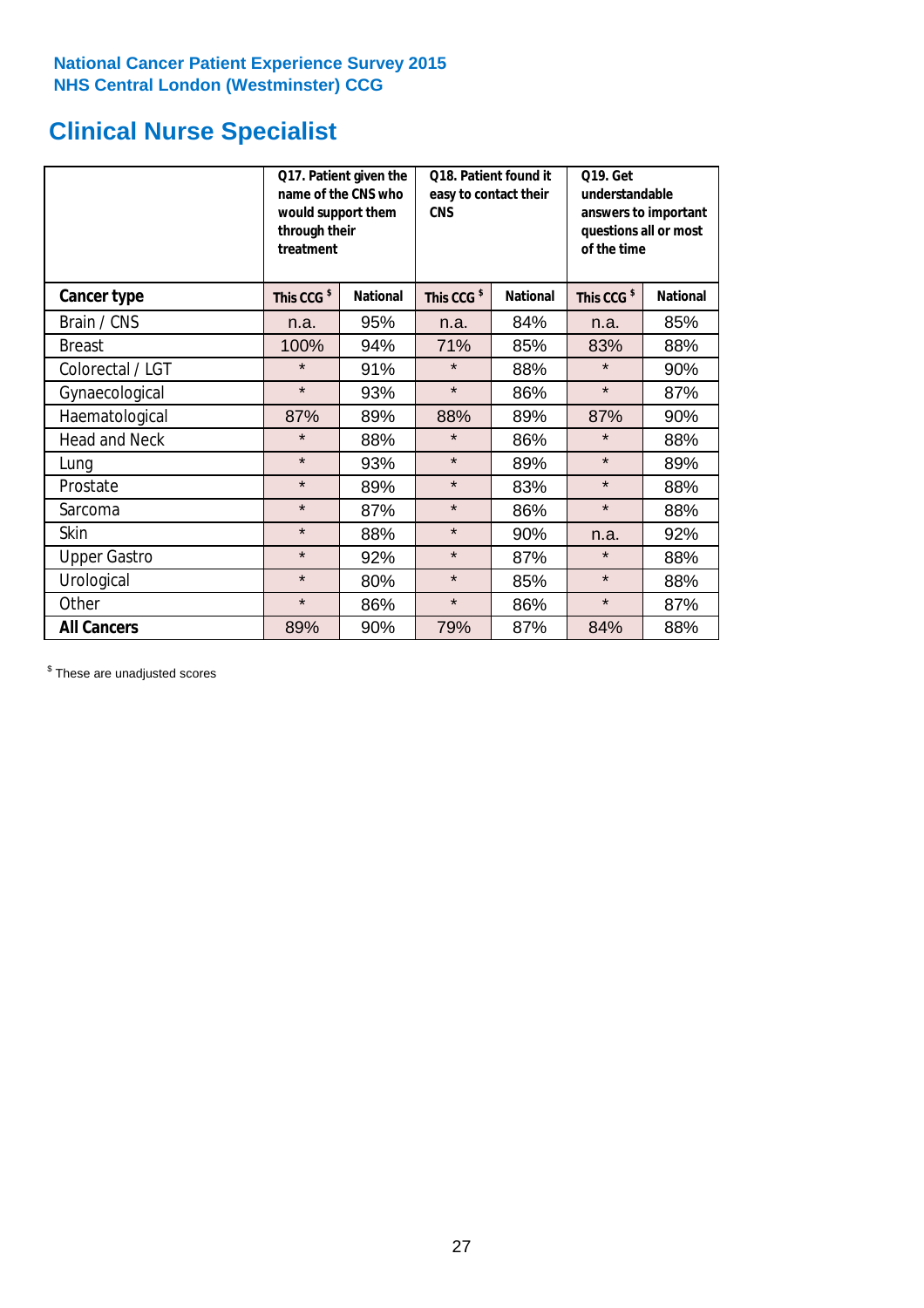# **Support for people with cancer**

|                      | Q20. Hospital staff<br>gave information | Q21. Hospital staff<br>gave information<br>about support groups<br>about impact cancer<br>could have on day to<br>day activities |                        |                 | Q22. Hospital staff<br>gave information on<br>getting financial help |                 | Q23. Hospital staff told<br>patient they could get<br>free prescriptions |                 |
|----------------------|-----------------------------------------|----------------------------------------------------------------------------------------------------------------------------------|------------------------|-----------------|----------------------------------------------------------------------|-----------------|--------------------------------------------------------------------------|-----------------|
| Cancer type          | This CCG <sup>\$</sup>                  | <b>National</b>                                                                                                                  | This CCG <sup>\$</sup> | <b>National</b> | This CCG <sup>\$</sup>                                               | <b>National</b> | This CCG <sup>\$</sup>                                                   | <b>National</b> |
| Brain / CNS          | n.a.                                    | 85%                                                                                                                              | n.a.                   | 80%             | n.a.                                                                 | 72%             | n.a.                                                                     | 79%             |
| <b>Breast</b>        | 86%                                     | 88%                                                                                                                              | $\star$                | 85%             | $\star$                                                              | 60%             | $\star$                                                                  | 80%             |
| Colorectal / LGT     | $\star$                                 | 82%                                                                                                                              | $\star$                | 82%             | $\star$                                                              | 52%             | $\star$                                                                  | 83%             |
| Gynaecological       | $\star$                                 | 83%                                                                                                                              | $\star$                | 81%             | $\star$                                                              | 58%             | $\star$                                                                  | 76%             |
| Haematological       | $\star$                                 | 82%                                                                                                                              | $\star$                | 82%             | $\star$                                                              | 56%             | $\star$                                                                  | 86%             |
| <b>Head and Neck</b> | $\star$                                 | 83%                                                                                                                              | $\star$                | 80%             | $\star$                                                              | 55%             | $\star$                                                                  | 80%             |
| Lung                 | $\star$                                 | 82%                                                                                                                              | $\star$                | 80%             | $\star$                                                              | 68%             | $\star$                                                                  | 85%             |
| Prostate             | $\star$                                 | 85%                                                                                                                              | $\star$                | 81%             | $\star$                                                              | 41%             | $\star$                                                                  | 76%             |
| Sarcoma              | $\star$                                 | 82%                                                                                                                              | $\star$                | 80%             | $\star$                                                              | 57%             | $\star$                                                                  | 75%             |
| Skin                 | $\star$                                 | 85%                                                                                                                              | n.a.                   | 85%             | n.a.                                                                 | 51%             | n.a.                                                                     | 65%             |
| <b>Upper Gastro</b>  | $\star$                                 | 82%                                                                                                                              | $\star$                | 78%             | $\star$                                                              | 57%             | $\star$                                                                  | 83%             |
| Urological           | $\star$                                 | 71%                                                                                                                              | $\star$                | 70%             | $\star$                                                              | 33%             | $\star$                                                                  | 69%             |
| Other                | $\star$                                 | 80%                                                                                                                              | $\star$                | 77%             | $\star$                                                              | 53%             | $\star$                                                                  | 79%             |
| <b>All Cancers</b>   | 90%                                     | 83%                                                                                                                              | 84%                    | 81%             | 58%                                                                  | 55%             | 82%                                                                      | 80%             |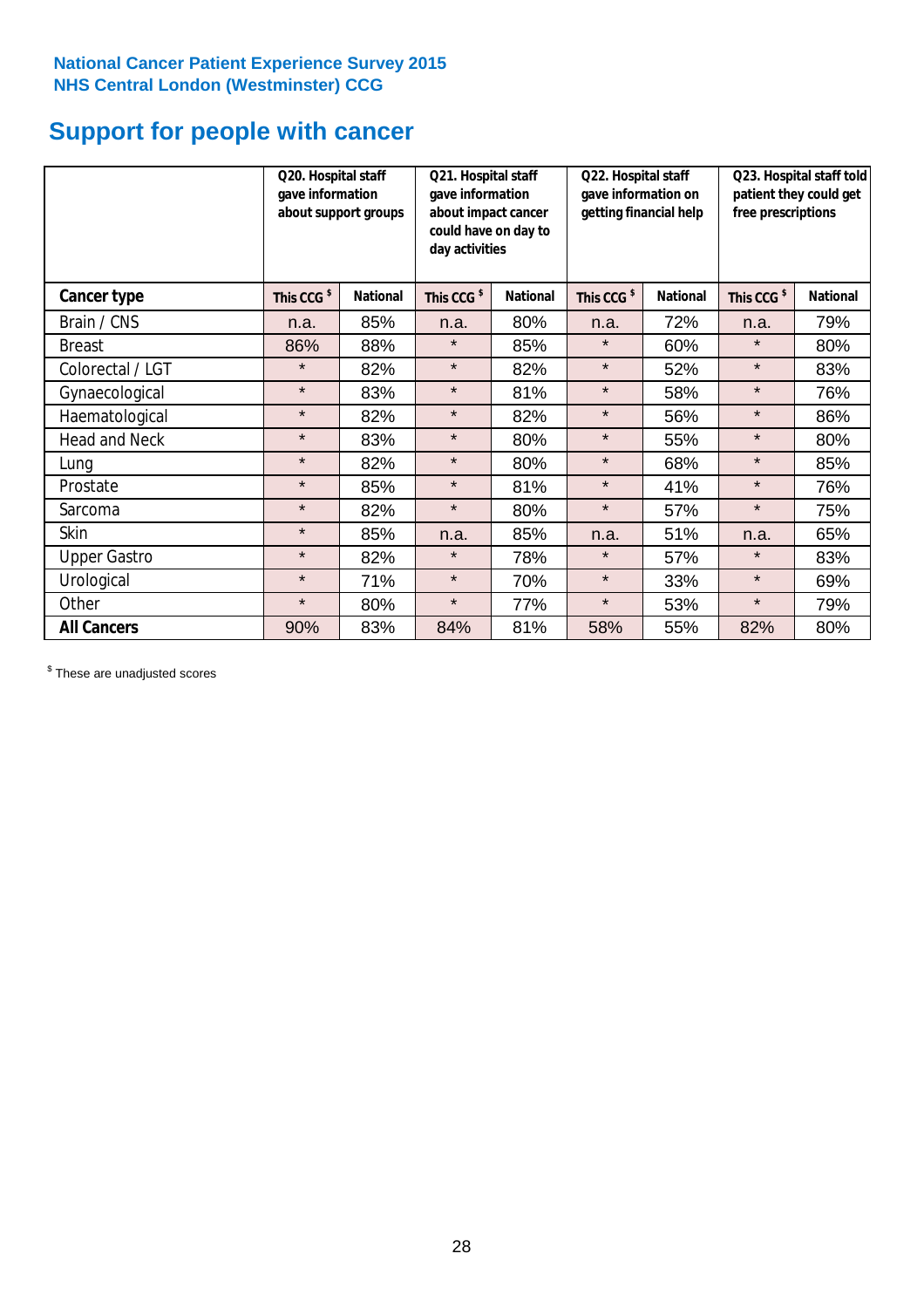# **Operations**

|                      | Q26. Staff explained<br>how operation had<br>gone in<br>understandable way |                 |  |  |  |
|----------------------|----------------------------------------------------------------------------|-----------------|--|--|--|
| <b>Cancer type</b>   | This CCG <sup>\$</sup>                                                     | <b>National</b> |  |  |  |
| Brain / CNS          | n.a.                                                                       | 75%             |  |  |  |
| <b>Breast</b>        | $\star$                                                                    | 77%             |  |  |  |
| Colorectal / LGT     | $\star$                                                                    | 81%             |  |  |  |
| Gynaecological       | $\star$                                                                    | 79%             |  |  |  |
| Haematological       | $\star$                                                                    | 75%             |  |  |  |
| <b>Head and Neck</b> | $\star$                                                                    | 77%             |  |  |  |
| Lung                 | $\star$                                                                    | 76%             |  |  |  |
| Prostate             | $\star$                                                                    | 76%             |  |  |  |
| Sarcoma              | $\star$                                                                    | 80%             |  |  |  |
| Skin                 | $\star$                                                                    | 84%             |  |  |  |
| <b>Upper Gastro</b>  | $\star$                                                                    | 81%             |  |  |  |
| Urological           | $\star$                                                                    | 74%             |  |  |  |
| Other                | $\star$                                                                    | 78%             |  |  |  |
| <b>All Cancers</b>   | 77%                                                                        | 78%             |  |  |  |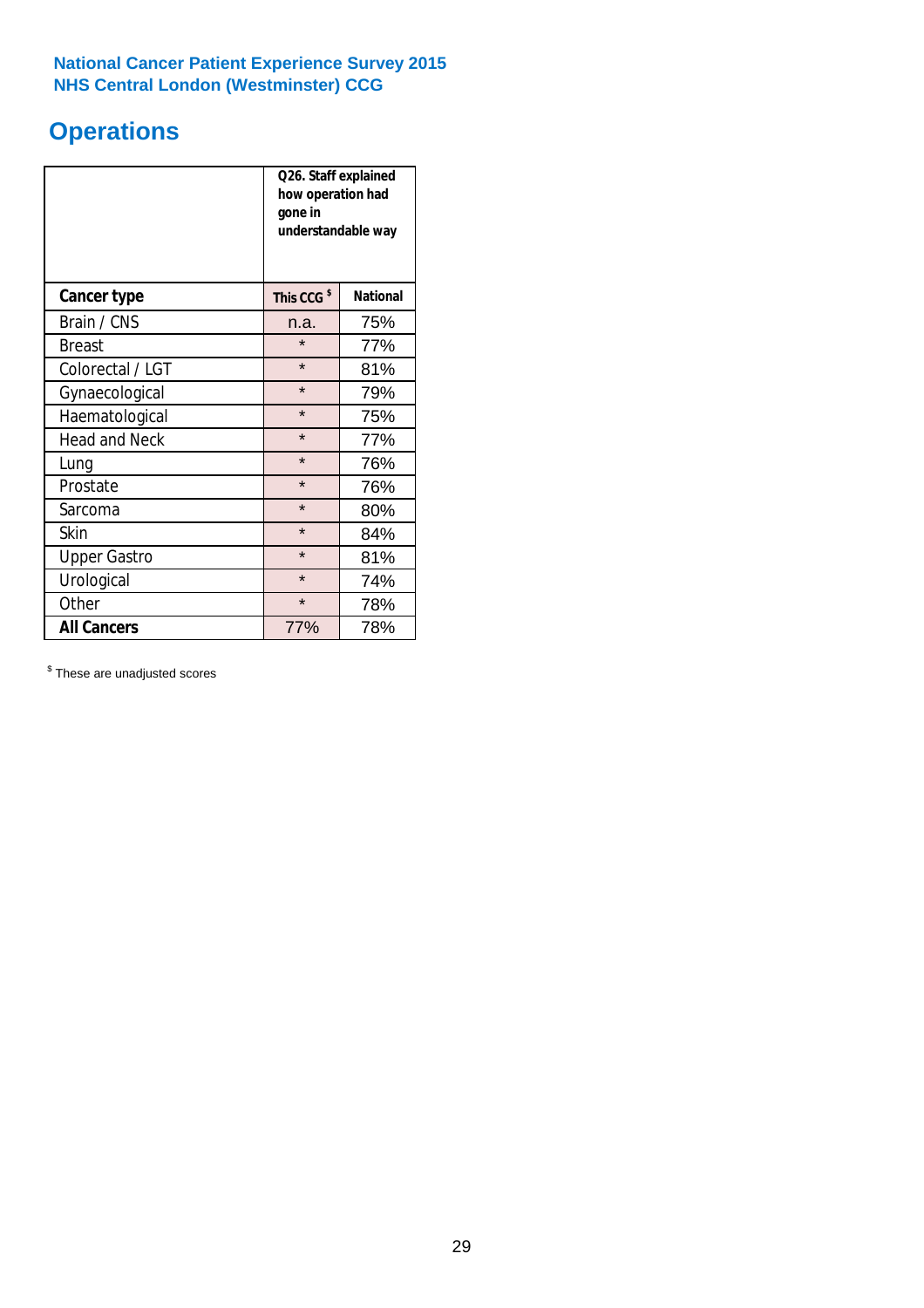# **Hospital care as an inpatient (Part 1 of 2)**

|                      |                        | Q28. Groups of doctors<br>Q29. Patient had<br>or nurses did not talk<br>confidence and trust in<br>in front of patient as if<br>all doctors treating<br>they were not there<br>them |                        |                 | Q30. Patient's family<br>or someone close<br>definitely had<br>doctor | opportunity to talk to | Q31. Patient had<br>confidence and trust in I<br>all ward nurses |                 |
|----------------------|------------------------|-------------------------------------------------------------------------------------------------------------------------------------------------------------------------------------|------------------------|-----------------|-----------------------------------------------------------------------|------------------------|------------------------------------------------------------------|-----------------|
| Cancer type          | This CCG <sup>\$</sup> | <b>National</b>                                                                                                                                                                     | This CCG <sup>\$</sup> | <b>National</b> | This CCG <sup>\$</sup>                                                | <b>National</b>        | This CCG <sup>\$</sup>                                           | <b>National</b> |
| Brain / CNS          | n.a.                   | 68%                                                                                                                                                                                 | n.a.                   | 78%             | n.a.                                                                  | 65%                    | n.a.                                                             | 67%             |
| <b>Breast</b>        | $\star$                | 89%                                                                                                                                                                                 | $\star$                | 86%             | $\star$                                                               | 73%                    | $\star$                                                          | 74%             |
| Colorectal / LGT     | $\star$                | 75%                                                                                                                                                                                 | $\star$                | 85%             | $\star$                                                               | 72%                    | $\star$                                                          | 68%             |
| Gynaecological       | $\star$                | 84%                                                                                                                                                                                 | $\star$                | 86%             | $\star$                                                               | 71%                    | $\star$                                                          | 69%             |
| Haematological       | $\star$                | 80%                                                                                                                                                                                 | $\star$                | 81%             | $\star$                                                               | 75%                    | $\star$                                                          | 73%             |
| <b>Head and Neck</b> | $\star$                | 79%                                                                                                                                                                                 | $\star$                | 85%             | $\star$                                                               | 73%                    | $\star$                                                          | 72%             |
| Lung                 | $\star$                | 75%                                                                                                                                                                                 | $\star$                | 82%             | $\star$                                                               | 71%                    | $\star$                                                          | 73%             |
| Prostate             | $\star$                | 84%                                                                                                                                                                                 | $\star$                | 87%             | $\star$                                                               | 72%                    | $\star$                                                          | 75%             |
| Sarcoma              | $\star$                | 82%                                                                                                                                                                                 | $\star$                | 85%             | $\star$                                                               | 75%                    | $\star$                                                          | 70%             |
| Skin                 | n.a.                   | 85%                                                                                                                                                                                 | n.a.                   | 90%             | n.a.                                                                  | 79%                    | n.a.                                                             | 84%             |
| <b>Upper Gastro</b>  | $\star$                | 75%                                                                                                                                                                                 | $\star$                | 83%             | $\star$                                                               | 72%                    | $\star$                                                          | 70%             |
| Urological           | $\star$                | 80%                                                                                                                                                                                 | $\star$                | 84%             | $\star$                                                               | 67%                    | $\star$                                                          | 75%             |
| Other                | $\star$                | 79%                                                                                                                                                                                 | $\star$                | 79%             | $\star$                                                               | 70%                    | $\star$                                                          | 69%             |
| <b>All Cancers</b>   | 79%                    | 81%                                                                                                                                                                                 | 74%                    | 84%             | 66%                                                                   | 72%                    | 65%                                                              | 72%             |

|                      | Q32. Always / nearly<br>always enough nurses<br>on duty |                 | Q33. All staff asked<br>patient what name<br>they preferred to be<br>called by |                 | Q34. Always given<br>enough privacy when<br>discussing condition or<br>treatment |                 | Q35. Patient was able<br>to discuss worries or<br>fears with staff during<br>visit |                 |
|----------------------|---------------------------------------------------------|-----------------|--------------------------------------------------------------------------------|-----------------|----------------------------------------------------------------------------------|-----------------|------------------------------------------------------------------------------------|-----------------|
| <b>Cancer type</b>   | This CCG <sup>\$</sup>                                  | <b>National</b> | This CCG <sup>\$</sup>                                                         | <b>National</b> | This CCG <sup>\$</sup>                                                           | <b>National</b> | This CCG <sup>\$</sup>                                                             | <b>National</b> |
| Brain / CNS          | n.a.                                                    | 64%             | n.a.                                                                           | 69%             | n.a.                                                                             | 80%             | n.a.                                                                               | 44%             |
| <b>Breast</b>        | $\star$                                                 | 69%             | $\star$                                                                        | 60%             | $\star$                                                                          | 86%             | $\star$                                                                            | 53%             |
| Colorectal / LGT     | $\star$                                                 | 61%             | $\star$                                                                        | 70%             | $\star$                                                                          | 84%             | $\star$                                                                            | 54%             |
| Gynaecological       | $\star$                                                 | 65%             | $\star$                                                                        | 63%             | $\star$                                                                          | 82%             | $\star$                                                                            | 50%             |
| Haematological       | $\star$                                                 | 63%             | $\star$                                                                        | 67%             | $\star$                                                                          | 86%             | $\star$                                                                            | 55%             |
| <b>Head and Neck</b> | $\star$                                                 | 67%             | $\star$                                                                        | 66%             | $\star$                                                                          | 85%             | $\star$                                                                            | 50%             |
| Lung                 | $\star$                                                 | 68%             | $\star$                                                                        | 71%             | $\star$                                                                          | 84%             | $\star$                                                                            | 49%             |
| Prostate             | $\star$                                                 | 71%             | $\star$                                                                        | 67%             | $\star$                                                                          | 87%             | $\star$                                                                            | 52%             |
| Sarcoma              | $\star$                                                 | 68%             | $\star$                                                                        | 71%             | $\star$                                                                          | 87%             | $\star$                                                                            | 52%             |
| Skin                 | n.a.                                                    | 81%             | n.a.                                                                           | 67%             | n.a.                                                                             | 89%             | n.a.                                                                               | 61%             |
| <b>Upper Gastro</b>  | $\star$                                                 | 62%             | $\star$                                                                        | 75%             | $\star$                                                                          | 83%             | $\star$                                                                            | 53%             |
| Urological           | $\star$                                                 | 68%             | $\star$                                                                        | 71%             | $\star$                                                                          | 84%             | $\star$                                                                            | 46%             |
| Other                | $\star$                                                 | 62%             | $\star$                                                                        | 66%             | $\star$                                                                          | 82%             | $\star$                                                                            | 48%             |
| <b>All Cancers</b>   | 78%                                                     | 66%             | 49%                                                                            | 67%             | 85%                                                                              | 85%             | 43%                                                                                | 52%             |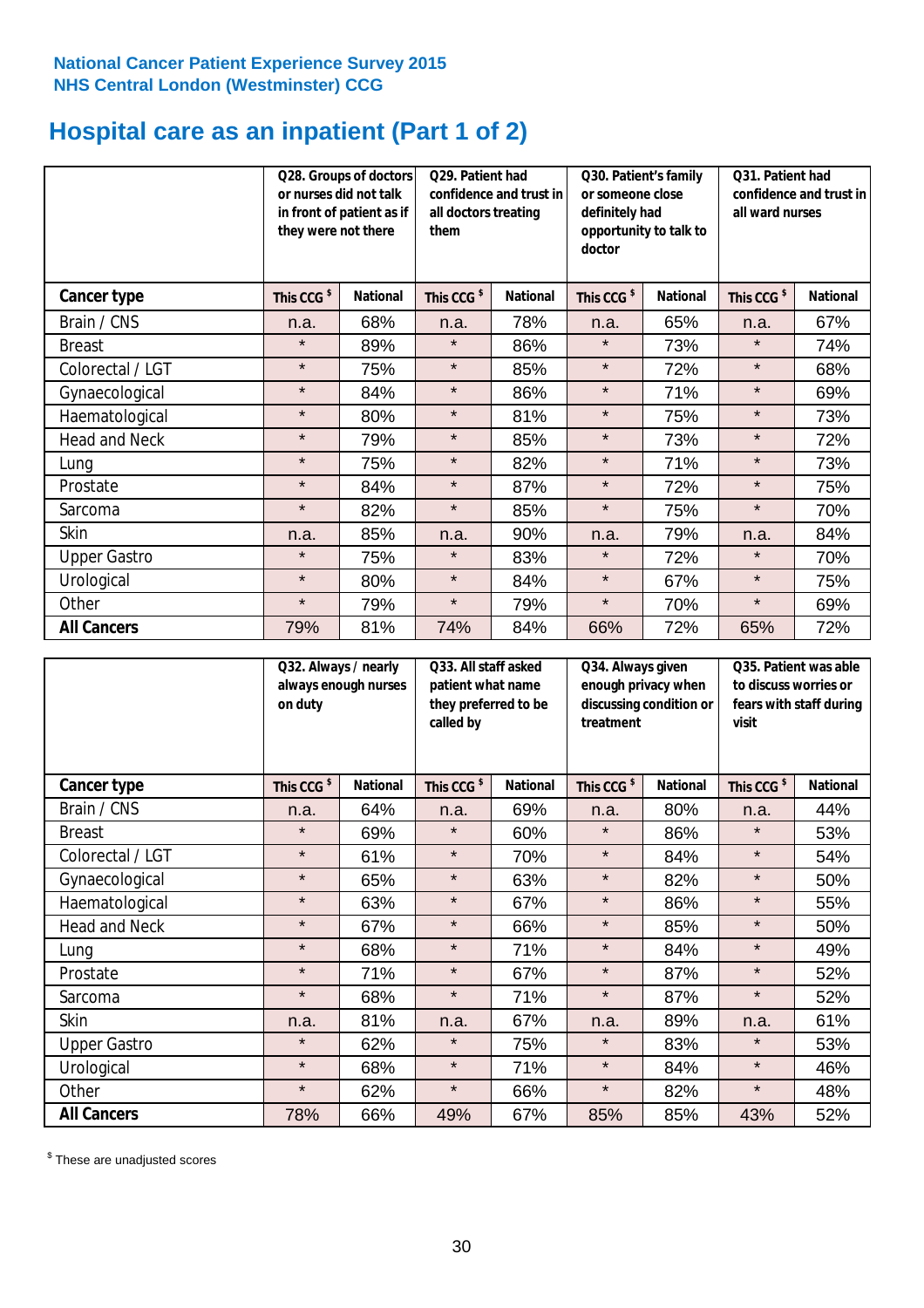# **Hospital care as an inpatient (Part 2 of 2)**

|                      | Q36. Hospital staff<br>definitely did<br>everything to help<br>control pain |                 | Q37. Always treated<br>with respect and<br>dignity by staff |                 | Q38. Given clear<br>written information<br>about what should /<br>should not do post<br>discharge |                 | Q39. Staff told patient<br>who to contact if<br>worried post discharge |                 |
|----------------------|-----------------------------------------------------------------------------|-----------------|-------------------------------------------------------------|-----------------|---------------------------------------------------------------------------------------------------|-----------------|------------------------------------------------------------------------|-----------------|
| Cancer type          | This CCG <sup>\$</sup>                                                      | <b>National</b> | This CCG <sup>\$</sup>                                      | <b>National</b> | This CCG <sup>\$</sup>                                                                            | <b>National</b> | This CCG <sup>\$</sup>                                                 | <b>National</b> |
| Brain / CNS          | n.a.                                                                        | 82%             | n.a.                                                        | 84%             | n.a.                                                                                              | 79%             | n.a.                                                                   | 91%             |
| <b>Breast</b>        | $\star$                                                                     | 86%             | $\star$                                                     | 88%             | $\star$                                                                                           | 90%             | $\star$                                                                | 95%             |
| Colorectal / LGT     | $\star$                                                                     | 84%             | $\star$                                                     | 86%             | $\star$                                                                                           | 83%             | $\star$                                                                | 94%             |
| Gynaecological       | $\star$                                                                     | 83%             | $\star$                                                     | 85%             | $\star$                                                                                           | 86%             | $\star$                                                                | 93%             |
| Haematological       | $\star$                                                                     | 84%             | $\star$                                                     | 89%             | $\star$                                                                                           | 79%             | $\star$                                                                | 95%             |
| <b>Head and Neck</b> | $\star$                                                                     | 84%             | $\star$                                                     | 88%             | $\star$                                                                                           | 86%             | $\star$                                                                | 92%             |
| Lung                 | $\star$                                                                     | 83%             | $\star$                                                     | 87%             | $\star$                                                                                           | 81%             | $\star$                                                                | 92%             |
| Prostate             | $\star$                                                                     | 85%             | $\star$                                                     | 91%             | $\star$                                                                                           | 87%             | $\star$                                                                | 94%             |
| Sarcoma              | $\star$                                                                     | 86%             | $\star$                                                     | 91%             | $\star$                                                                                           | 83%             | $\star$                                                                | 94%             |
| Skin                 | n.a.                                                                        | 88%             | n.a.                                                        | 93%             | n.a.                                                                                              | 91%             | n.a.                                                                   | 97%             |
| <b>Upper Gastro</b>  | $\star$                                                                     | 83%             | $\star$                                                     | 86%             | $\star$                                                                                           | 79%             | $\star$                                                                | 93%             |
| Urological           | $\star$                                                                     | 80%             | $\star$                                                     | 88%             | $\star$                                                                                           | 83%             | $\star$                                                                | 90%             |
| Other                | $\star$                                                                     | 82%             | $\star$                                                     | 85%             | $\star$                                                                                           | 80%             | $\star$                                                                | 92%             |
| <b>All Cancers</b>   | 83%                                                                         | 84%             | 86%                                                         | 87%             | 81%                                                                                               | 84%             | 88%                                                                    | 94%             |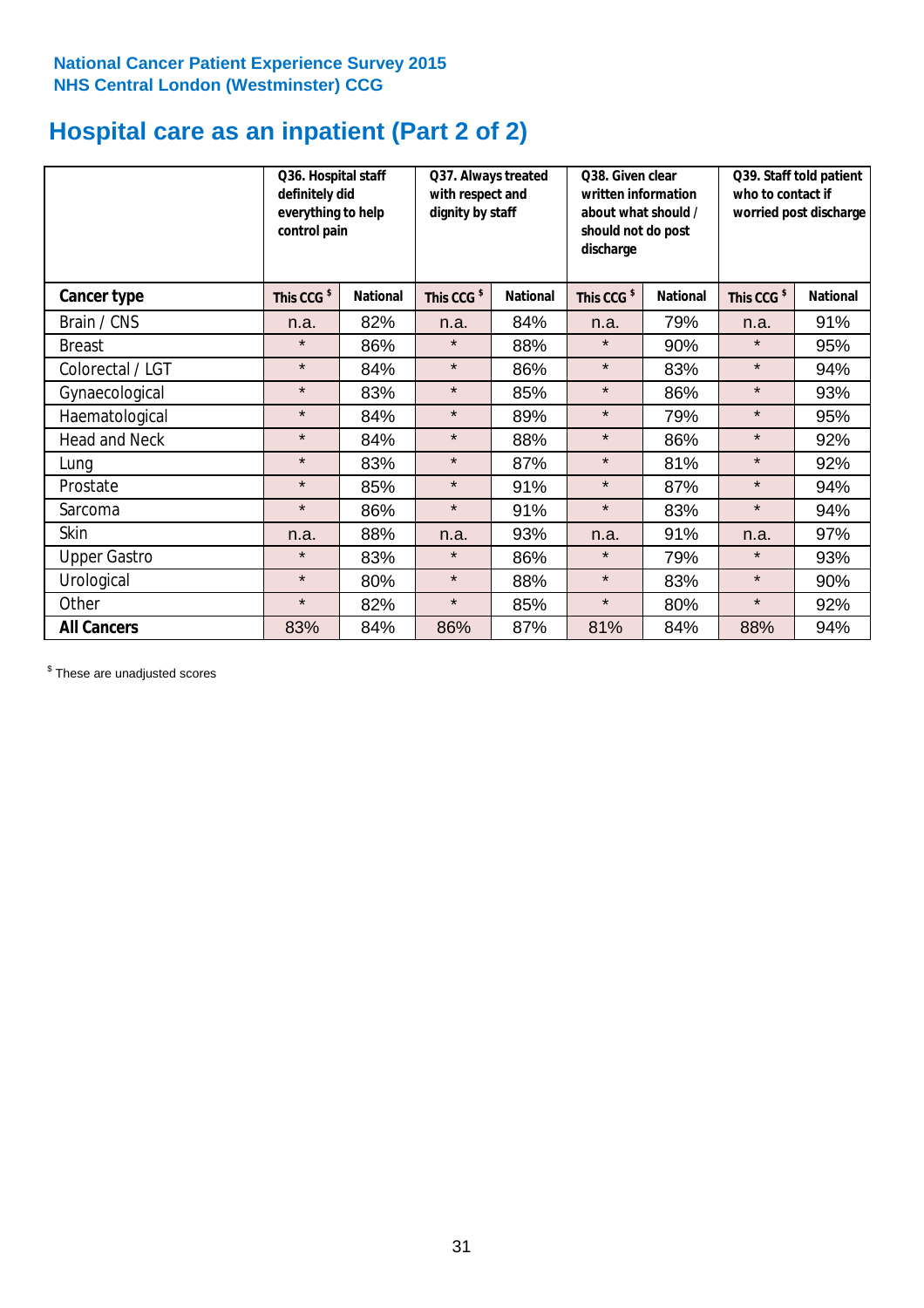# **Hospital care as a day patient / outpatient**

|                      | to discuss worries or<br>visit | Q41. Patient was able<br>fears with staff during | 042. Doctor had the<br>right notes and other<br>documentation with<br>them |                 | Q44. Beforehand<br>patient had all<br>information needed<br>about radiotherapy<br>treatment |                 | Q45. Patient given<br>understandable<br>information about<br>whether radiotherapy<br>was working |                 |
|----------------------|--------------------------------|--------------------------------------------------|----------------------------------------------------------------------------|-----------------|---------------------------------------------------------------------------------------------|-----------------|--------------------------------------------------------------------------------------------------|-----------------|
| Cancer type          | This CCG <sup>\$</sup>         | <b>National</b>                                  | This CCG <sup>\$</sup>                                                     | <b>National</b> | This CCG <sup>\$</sup>                                                                      | <b>National</b> | This CCG <sup>\$</sup>                                                                           | <b>National</b> |
| Brain / CNS          | n.a.                           | 65%                                              | n.a.                                                                       | 94%             | n.a.                                                                                        | 85%             | n.a.                                                                                             | 52%             |
| <b>Breast</b>        | 68%                            | 70%                                              | 88%                                                                        | 95%             | $\star$                                                                                     | 87%             | $\star$                                                                                          | 60%             |
| Colorectal / LGT     | $\star$                        | 73%                                              | $\star$                                                                    | 95%             | $\star$                                                                                     | 85%             | $\star$                                                                                          | 55%             |
| Gynaecological       | $\star$                        | 70%                                              | $\star$                                                                    | 96%             | $\star$                                                                                     | 85%             | $\star$                                                                                          | 64%             |
| Haematological       | 68%                            | 74%                                              | 100%                                                                       | 97%             | $\star$                                                                                     | 82%             | $\star$                                                                                          | 64%             |
| <b>Head and Neck</b> | $\star$                        | 69%                                              | $\star$                                                                    | 95%             | $\star$                                                                                     | 86%             | $\star$                                                                                          | 60%             |
| Lung                 | $\star$                        | 69%                                              | $\star$                                                                    | 96%             | $\star$                                                                                     | 86%             | $\star$                                                                                          | 59%             |
| Prostate             | $\star$                        | 69%                                              | $\star$                                                                    | 95%             | n.a.                                                                                        | 88%             | n.a.                                                                                             | 61%             |
| Sarcoma              | $\star$                        | 68%                                              | $\star$                                                                    | 97%             | $\star$                                                                                     | 88%             | $\star$                                                                                          | 63%             |
| Skin                 | $\star$                        | 73%                                              | $\star$                                                                    | 96%             | n.a.                                                                                        | 81%             | n.a.                                                                                             | 63%             |
| <b>Upper Gastro</b>  | $\star$                        | 68%                                              | $\star$                                                                    | 95%             | $\star$                                                                                     | 85%             | $\star$                                                                                          | 57%             |
| Urological           | $\star$                        | 65%                                              | $\star$                                                                    | 95%             | n.a.                                                                                        | 81%             | n.a.                                                                                             | 53%             |
| Other                | $\star$                        | 67%                                              | $\star$                                                                    | 95%             | $\star$                                                                                     | 83%             | $\star$                                                                                          | 59%             |
| <b>All Cancers</b>   | 67%                            | 70%                                              | 94%                                                                        | 96%             | 81%                                                                                         | 86%             | 68%                                                                                              | 60%             |

|                      | O47. Beforehand<br>patient had all<br>information needed<br>about chemotherapy<br>treatment |                 | Q48. Patient given<br>understandable<br>information about<br>whether<br>chemotherapy was<br>working |                 |  |
|----------------------|---------------------------------------------------------------------------------------------|-----------------|-----------------------------------------------------------------------------------------------------|-----------------|--|
| <b>Cancer type</b>   | This CCG <sup>\$</sup>                                                                      | <b>National</b> | This CCG <sup>\$</sup>                                                                              | <b>National</b> |  |
| Brain / CNS          | n.a.                                                                                        | 82%             | n.a.                                                                                                | 57%             |  |
| <b>Breast</b>        | $\star$                                                                                     | 83%             | $\star$                                                                                             | 62%             |  |
| Colorectal / LGT     | $\star$                                                                                     | 86%             | $\star$                                                                                             | 65%             |  |
| Gynaecological       | $\star$                                                                                     | 86%             | $\star$                                                                                             | 68%             |  |
| Haematological       | 75%                                                                                         | 85%             | 58%                                                                                                 | 75%             |  |
| <b>Head and Neck</b> | $\star$                                                                                     | 80%             | $\star$                                                                                             | 52%             |  |
| Lung                 | $\star$                                                                                     | 85%             | $\star$                                                                                             | 68%             |  |
| Prostate             | $\star$                                                                                     | 83%             | $\star$                                                                                             | 69%             |  |
| Sarcoma              | $\star$                                                                                     | 82%             | $\star$                                                                                             | 70%             |  |
| Skin                 | n.a.                                                                                        | 92%             | n.a.                                                                                                | 80%             |  |
| <b>Upper Gastro</b>  | $\star$                                                                                     | 83%             | $\star$                                                                                             | 64%             |  |
| Urological           | $\star$                                                                                     | 83%             |                                                                                                     | 66%             |  |
| Other                | $\star$                                                                                     | 85%             | $\star$                                                                                             | 70%             |  |
| <b>All Cancers</b>   | 78%                                                                                         | 84%             | 65%                                                                                                 | 68%             |  |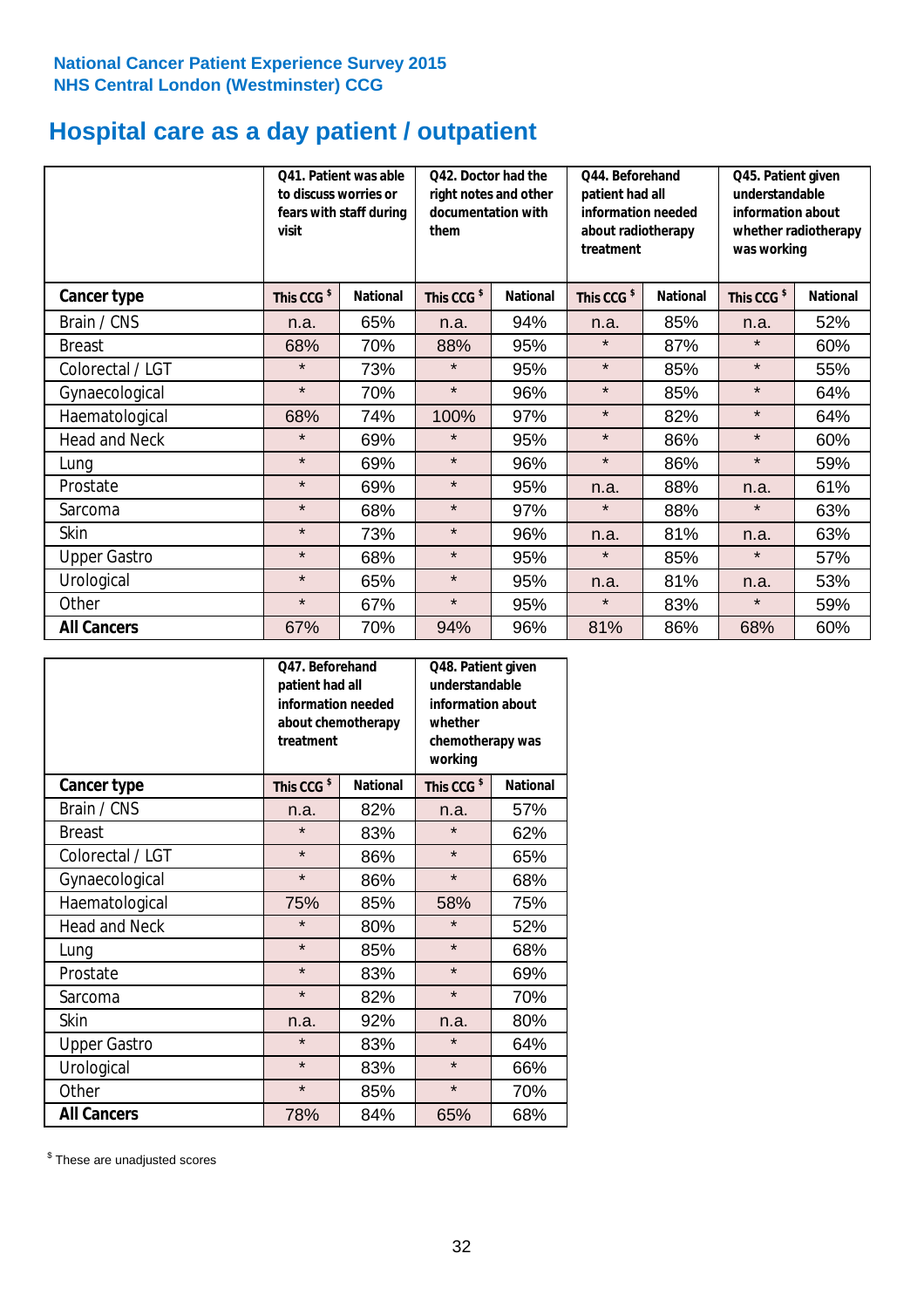# **Home care and support**

|                      | Q49. Hospital staff<br>gave family or                               | someone close all the<br>information needed to<br>help with care at home | Q50. Patient definitely<br>given enough support<br>from health or social<br>services during<br>treatment<br><b>National</b> |                 | Q51. Patient definitely<br>given enough support<br>from health or social<br>services after<br>treatment |     |
|----------------------|---------------------------------------------------------------------|--------------------------------------------------------------------------|-----------------------------------------------------------------------------------------------------------------------------|-----------------|---------------------------------------------------------------------------------------------------------|-----|
| <b>Cancer type</b>   | This CCG <sup>\$</sup><br>This CCG <sup>\$</sup><br><b>National</b> |                                                                          | This CCG <sup>\$</sup>                                                                                                      | <b>National</b> |                                                                                                         |     |
| Brain / CNS          | n.a.                                                                | 56%                                                                      | n.a.                                                                                                                        | 44%             | n.a.                                                                                                    | 44% |
| <b>Breast</b>        | $\star$                                                             | 57%                                                                      | $\star$                                                                                                                     | 54%             | $\star$                                                                                                 | 40% |
| Colorectal / LGT     | $\star$                                                             | 60%                                                                      | $\star$                                                                                                                     | 62%             | $\star$                                                                                                 | 52% |
| Gynaecological       | $\star$                                                             | 56%                                                                      | $\star$                                                                                                                     | 52%             | $\star$                                                                                                 | 42% |
| Haematological       | $\star$                                                             | 60%                                                                      | $\star$                                                                                                                     | 52%             | $\star$                                                                                                 | 43% |
| <b>Head and Neck</b> | $\star$                                                             | 59%                                                                      | $\star$                                                                                                                     | 53%             | $\star$                                                                                                 | 50% |
| Lung                 | $\star$                                                             | 57%                                                                      | $\star$                                                                                                                     | 52%             | $\star$                                                                                                 | 42% |
| Prostate             | $\star$                                                             | 55%                                                                      | $\star$                                                                                                                     | 47%             | $\star$                                                                                                 | 43% |
| Sarcoma              | $\star$                                                             | 59%                                                                      | $\star$                                                                                                                     | 58%             | n.a.                                                                                                    | 53% |
| Skin                 | n.a.                                                                | 67%                                                                      | $\star$                                                                                                                     | 58%             | n.a.                                                                                                    | 61% |
| <b>Upper Gastro</b>  | $\star$                                                             | 59%                                                                      | $\star$                                                                                                                     | 54%             | $\star$                                                                                                 | 45% |
| Urological           | $\star$                                                             | 55%                                                                      | $\star$                                                                                                                     | 47%             | $\star$                                                                                                 | 44% |
| Other                | $\star$                                                             | 54%                                                                      | $\star$                                                                                                                     | 55%             | $\star$                                                                                                 | 48% |
| <b>All Cancers</b>   | 56%                                                                 | 58%                                                                      | 37%                                                                                                                         | 54%             | 46%                                                                                                     | 45% |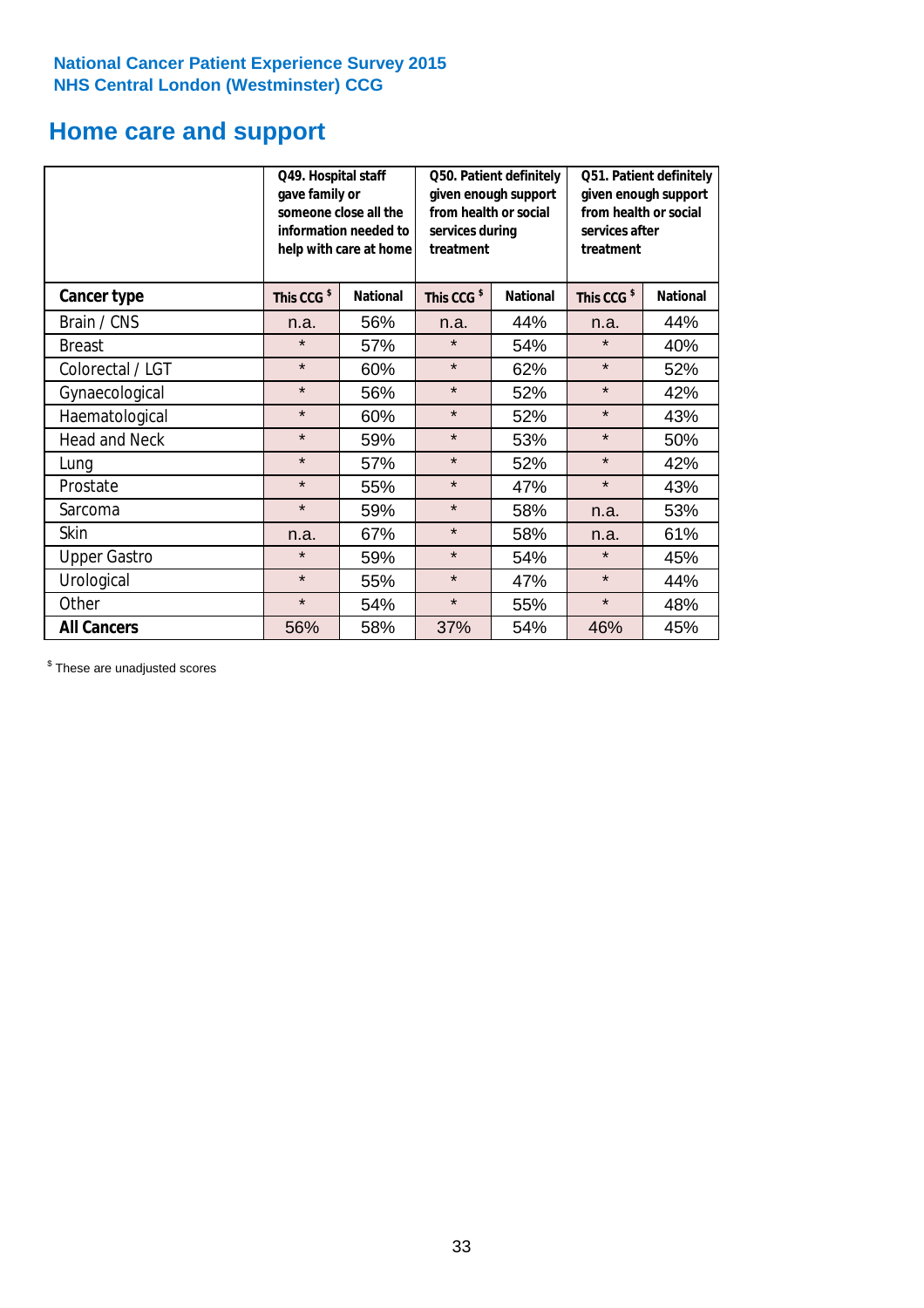# **Care from your general practice**

|                      | information about<br>treatment | Q52. GP given enough<br>patient's condition and | <b>O53. Practice staff</b><br>definitely did<br>everything they could<br>to support patient |                 |  |
|----------------------|--------------------------------|-------------------------------------------------|---------------------------------------------------------------------------------------------|-----------------|--|
| <b>Cancer type</b>   | This CCG <sup>\$</sup>         | <b>National</b>                                 | This CCG <sup>\$</sup>                                                                      | <b>National</b> |  |
| Brain / CNS          | n.a.                           | 94%                                             | n.a.                                                                                        | 59%             |  |
| <b>Breast</b>        | 95%                            | 96%                                             | $\star$                                                                                     | 63%             |  |
| Colorectal / LGT     | $\star$                        | 95%                                             | $\star$                                                                                     | 63%             |  |
| Gynaecological       | $\star$                        | 95%                                             | $\star$                                                                                     | 59%             |  |
| Haematological       | 100%                           | 96%                                             | $\star$                                                                                     | 61%             |  |
| <b>Head and Neck</b> | $\star$                        | 93%                                             | $\star$                                                                                     | 60%             |  |
| Lung                 | $\star$                        | 95%                                             | $\star$                                                                                     | 62%             |  |
| Prostate             | $\star$                        | 95%                                             | $\star$                                                                                     | 67%             |  |
| Sarcoma              | $\star$                        | 97%                                             | $\star$                                                                                     | 65%             |  |
| <b>Skin</b>          | $\star$                        | 97%                                             | $\star$                                                                                     | 71%             |  |
| <b>Upper Gastro</b>  | $\star$                        | 94%                                             | $\star$                                                                                     | 62%             |  |
| Urological           | $\star$                        | 95%                                             | $\star$                                                                                     | 64%             |  |
| Other                | $\star$                        | 95%                                             | $\star$                                                                                     | 61%             |  |
| <b>All Cancers</b>   | 95%                            | 95%                                             | 61%                                                                                         | 63%             |  |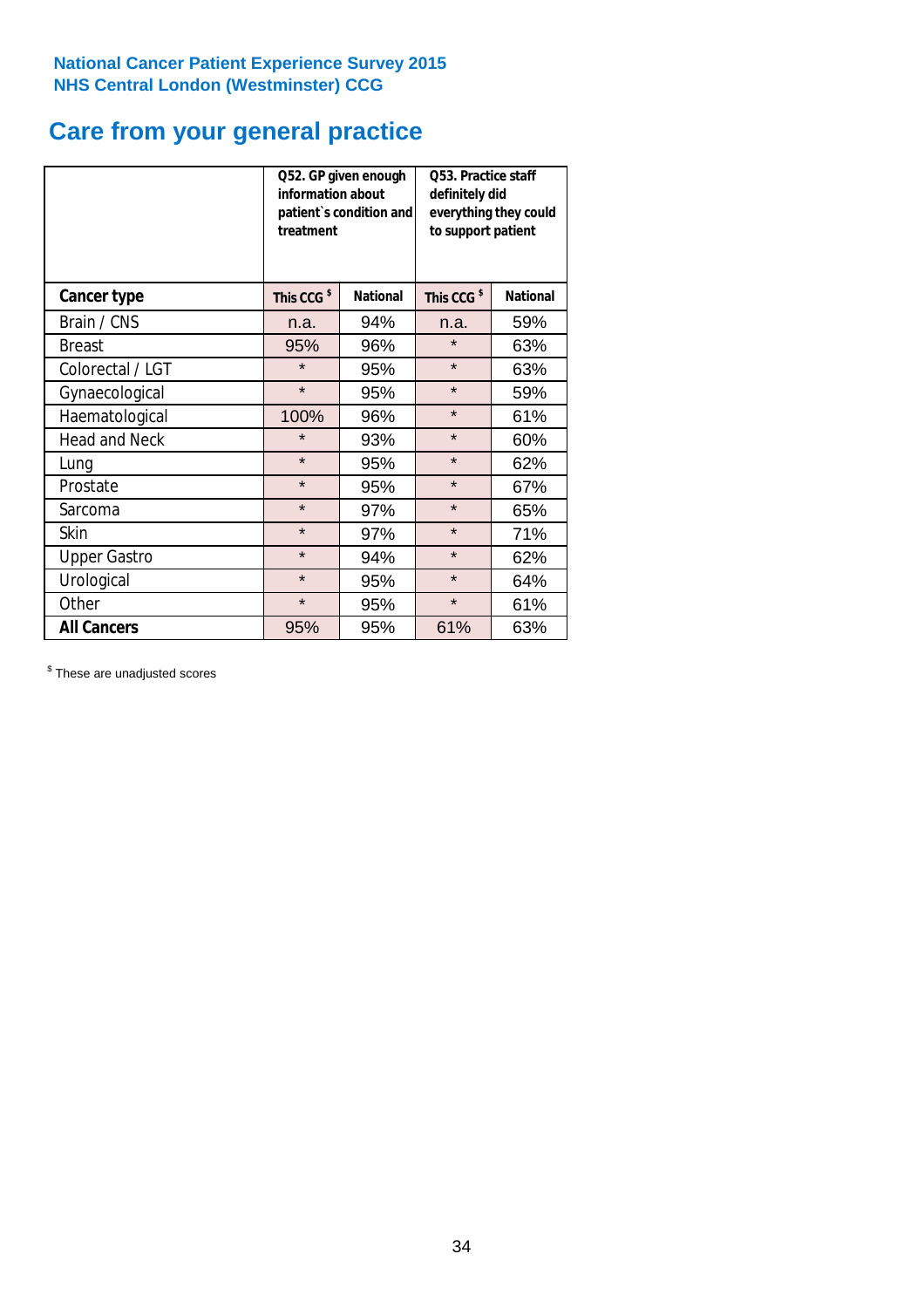# **Your overall NHS care**

|                      | Q54. Hospital and<br>community staff<br>always worked well<br>together |                 | Q55. Patient given a<br>care plan |                 | Q56. Overall the<br>administration of the<br>care was very good /<br>qood |                 | Q57. Length of time for<br>attending clinics and<br>appointments was<br>right |                 |
|----------------------|------------------------------------------------------------------------|-----------------|-----------------------------------|-----------------|---------------------------------------------------------------------------|-----------------|-------------------------------------------------------------------------------|-----------------|
| Cancer type          | This CCG <sup>\$</sup>                                                 | <b>National</b> | This CCG <sup>\$</sup>            | <b>National</b> | This CCG <sup>\$</sup>                                                    | <b>National</b> | This CCG <sup>\$</sup>                                                        | <b>National</b> |
| Brain / CNS          | n.a.                                                                   | 45%             | n.a.                              | 29%             | n.a.                                                                      | 84%             | n.a.                                                                          | 60%             |
| <b>Breast</b>        | $\star$                                                                | 60%             | $\star$                           | 35%             | 91%                                                                       | 90%             | 57%                                                                           | 64%             |
| Colorectal / LGT     | $\star$                                                                | 60%             | $\star$                           | 36%             | $\star$                                                                   | 88%             | $\star$                                                                       | 68%             |
| Gynaecological       | $\star$                                                                | 58%             | $\star$                           | 29%             | $\star$                                                                   | 89%             | $\star$                                                                       | 66%             |
| Haematological       | 55%                                                                    | 63%             | 23%                               | 33%             | 100%                                                                      | 92%             | 67%                                                                           | 62%             |
| <b>Head and Neck</b> | $\star$                                                                | 58%             | $\star$                           | 34%             | $\star$                                                                   | 89%             | $\star$                                                                       | 65%             |
| Lung                 | $\star$                                                                | 63%             | $\star$                           | 32%             | $\star$                                                                   | 89%             | $\star$                                                                       | 70%             |
| Prostate             | $\star$                                                                | 63%             | $\star$                           | 36%             | $\star$                                                                   | 87%             | $\star$                                                                       | 71%             |
| Sarcoma              | $\star$                                                                | 60%             | $\star$                           | 31%             | $\star$                                                                   | 90%             | $\star$                                                                       | 63%             |
| Skin                 | $\star$                                                                | 69%             | $\star$                           | 39%             | $\star$                                                                   | 89%             | $\star$                                                                       | 73%             |
| <b>Upper Gastro</b>  | $\star$                                                                | 58%             | $\star$                           | 36%             | $\star$                                                                   | 88%             | $\star$                                                                       | 66%             |
| Urological           | $\star$                                                                | 62%             | $\star$                           | 26%             | $\star$                                                                   | 84%             | $\star$                                                                       | 73%             |
| Other                | $\star$                                                                | 56%             | $\star$                           | 29%             | $\star$                                                                   | 87%             | $\star$                                                                       | 61%             |
| <b>All Cancers</b>   | 51%                                                                    | 61%             | 24%                               | 33%             | 89%                                                                       | 89%             | 56%                                                                           | 66%             |

|                      | Q58. Taking part in<br>cancer research | discussed with patient | Q59. Patient's average<br>rating of care scored<br>from very poor to very<br>good |                 |  |
|----------------------|----------------------------------------|------------------------|-----------------------------------------------------------------------------------|-----------------|--|
| <b>Cancer type</b>   | This CCG <sup>\$</sup>                 | <b>National</b>        | This CCG <sup>\$</sup>                                                            | <b>National</b> |  |
| Brain / CNS          | n.a.                                   | 32%                    | n.a.                                                                              | 8.5             |  |
| <b>Breast</b>        | 74%                                    | 28%                    | 9.0                                                                               | 8.8             |  |
| Colorectal / LGT     | $\star$                                | 22%                    | $\star$                                                                           | 8.7             |  |
| Gynaecological       | $\star$                                | 27%                    | $\star$                                                                           | 8.7             |  |
| Haematological       | 46%                                    | 36%                    | 9.0                                                                               | 8.8             |  |
| <b>Head and Neck</b> | $\star$                                | 21%                    | $\star$                                                                           | 8.6             |  |
| Lung                 | $\star$                                | 34%                    | $\star$                                                                           | 8.6             |  |
| Prostate             | $\star$                                | 35%                    | $\star$                                                                           | 8.6             |  |
| Sarcoma              | $\star$                                | 29%                    | $\star$                                                                           | 8.7             |  |
| <b>Skin</b>          | $\star$                                | 17%                    | $\star$                                                                           | 8.9             |  |
| <b>Upper Gastro</b>  | $\star$                                | 30%                    | $\star$                                                                           | 8.6             |  |
| Urological           | $\star$                                | 14%                    | $\star$                                                                           | 8.5             |  |
| Other                | $\star$                                | 31%                    | $\star$                                                                           | 8.6             |  |
| <b>All Cancers</b>   | 49%                                    | 28%                    | 8.6                                                                               | 8.7             |  |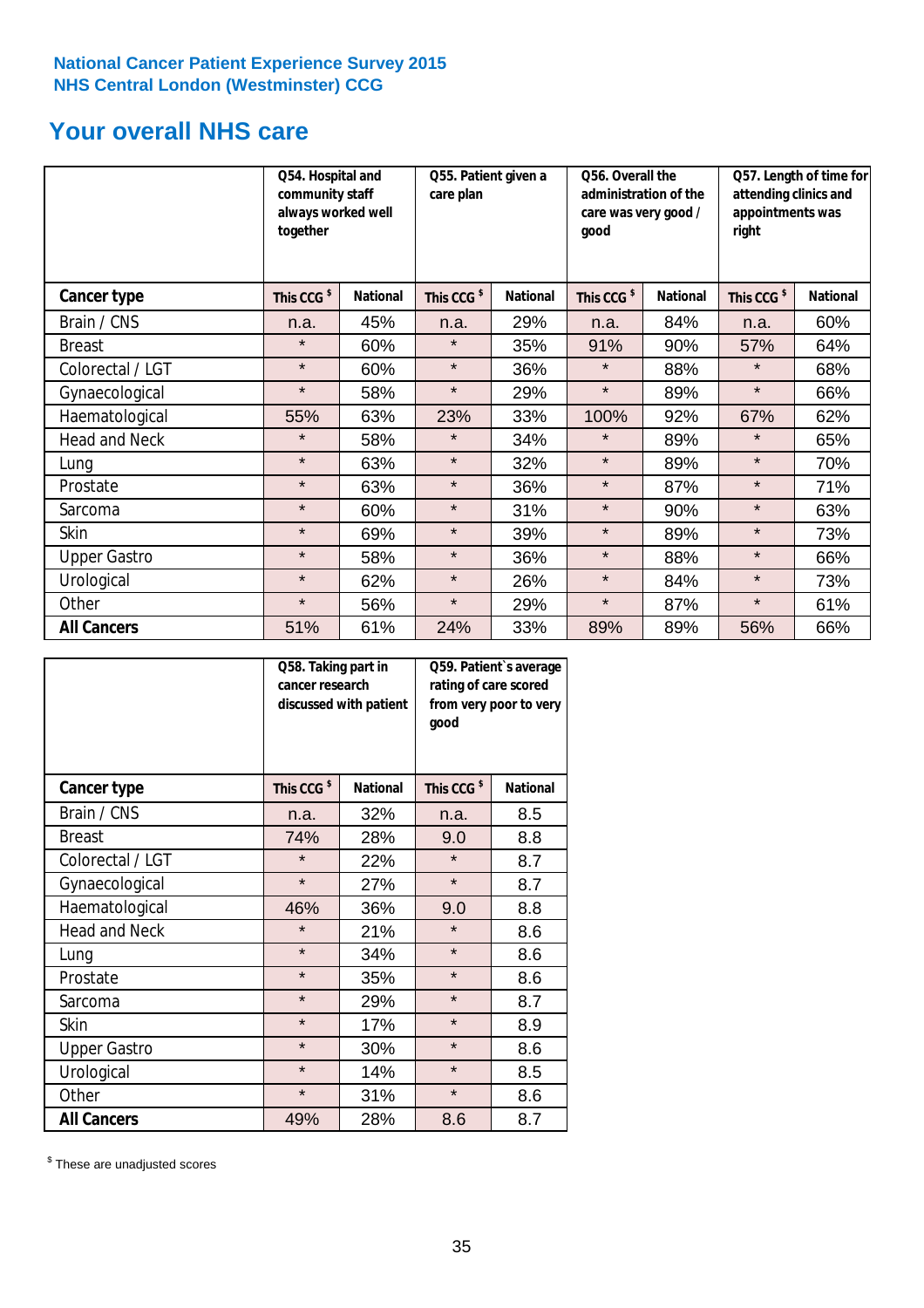# **Annex**

# **Methodology**

The sample for the survey included all adult (aged 16 and over) NHS patients, with a confirmed primary diagnosis of cancer, discharged from an NHS Trust after an inpatient episode or day case attendance for cancer related treatment in the months of April, May and June 2015.

The patients included in the sample had relevant cancer ICD10 codes (C00-99 excluding C44 and C84, and D05) in the first diagnosis field of their patient records, applied to their patient files by the relevant NHS Trust, and were alive at the point at which fieldwork commenced. Deceased checks were undertaken on up to three occasions during fieldwork, to ensure that questionnaires were not sent to patients who had died since their treatment.

Trust samples were checked rigorously for duplicates and patient lists were also de-duplicated nationally to ensure that patients did not receive multiple copies of questionnaires.

The fieldwork for the survey was undertaken between October 2015 and March 2016.

For the first time, the survey used a mixed mode methodology. Questionnaires were sent by post with two reminders where necesssary, but also included an option to complete online. A Freephone helpline was available for respondents to ask questions about the survey, to enable them to complete their questionnaires over the phone, and to provide access to a translation and interpreting facility for those whose first language was not English.

The Health Research Authority supported the survey by granting Section 251 approval.

# **Further information**

Further information on survey methodology, as well as all of the national and local reports and data, is available at www.ncpes.co.uk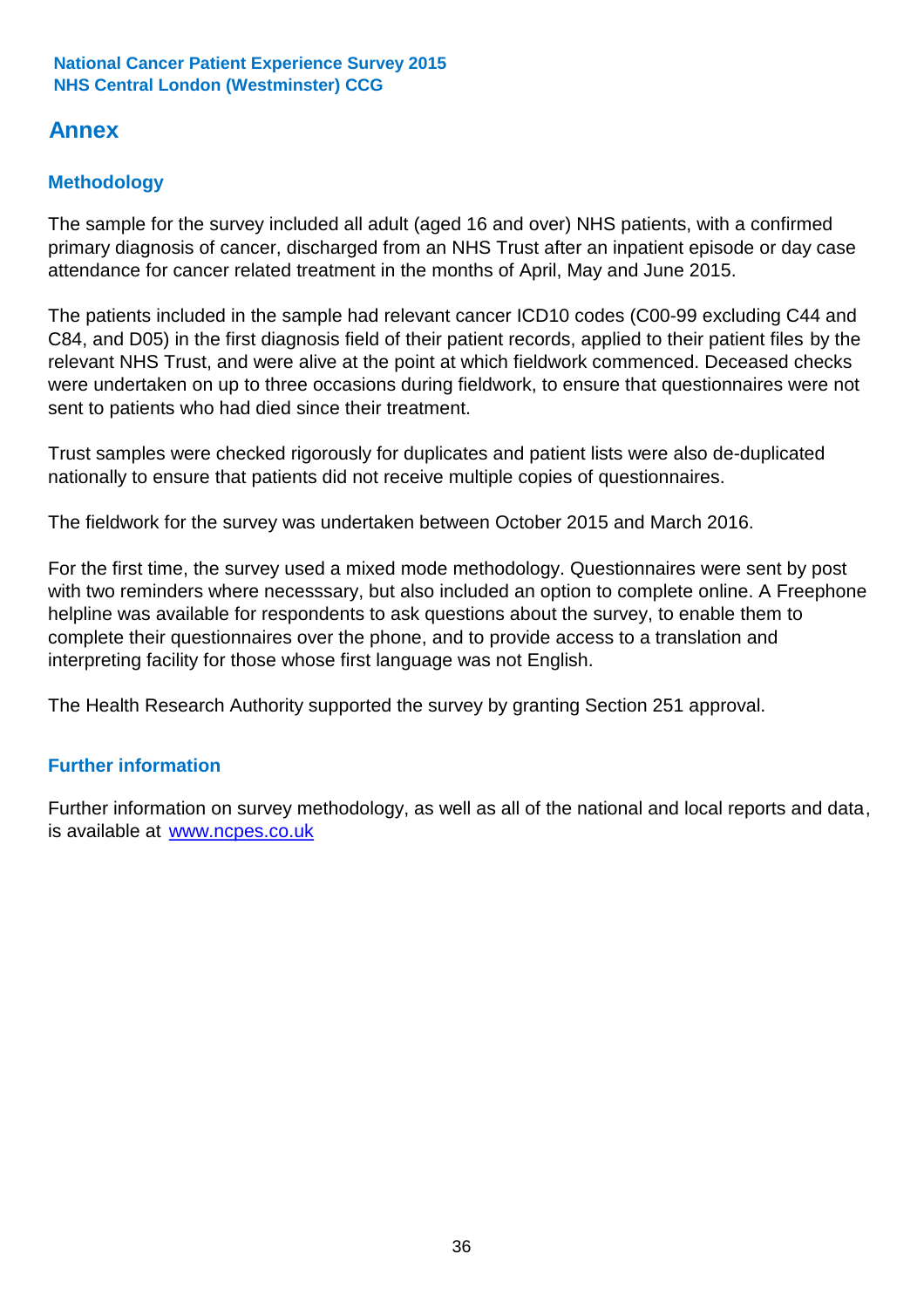# **Redevelopment of the 2015 survey**

A number of significant changes have been made to the National Cancer Patient Experience Survey in 2015:

- the length of the questionnaire has been reduced
- response options have been reviewed and changed to make them consistent throughout the survey
- some of the questions and / or answer options have been changed so that they are now in line with questions in other patient surveys (e.g. the Care Quality Commission national patient surveys), to improve comparability between them
- the topic areas within the questionnaire have been redesigned to capture the whole patient journey.

There are 50 questions in the questionnaire that relate directly to patient experience. Of these, 14 remain unchanged from previous years; and a further 21 have been slightly amended. We draw caution in directly comparing data from the 2015 survey to the findings of the previous CPES surveys, even for identical questions. Changes in the structure of the survey instrument (questionnaire) and also the administration of the survey (calendar period and length of time from sampling to field work start and completion) may influence nationwide averages, although these features will not greatly impact on relative comparisons (e.g. between patient groups or hospitals).

The other 15 questions are either new or substantially changed from previous years.

It is expected that there will be few, if any changes, to the questionnaire going forward so we will be able to compare the results year on year. Where changes are necessary they are expected to be for methodological reasons or to improve question reliability.

Another significant change in 2015 is that an online version of the questionnaire has been developed. The online version was developed to make the questionnaire more accessible for respondents. This may have an impact on the demographic characteristics of the respondents. This may be an improvement if previously underrepresented groups have responded. However, changes to the demographics of respondents may have implications on the overall results - and again, leads us to draw caution in directly comparing results with previous years.

### **Official Statistics**

The 2015 survey data has been published for the first time as Official Statistics. The 2015 survey data has been produced and published in line with the Code of Practice for Official Statistics.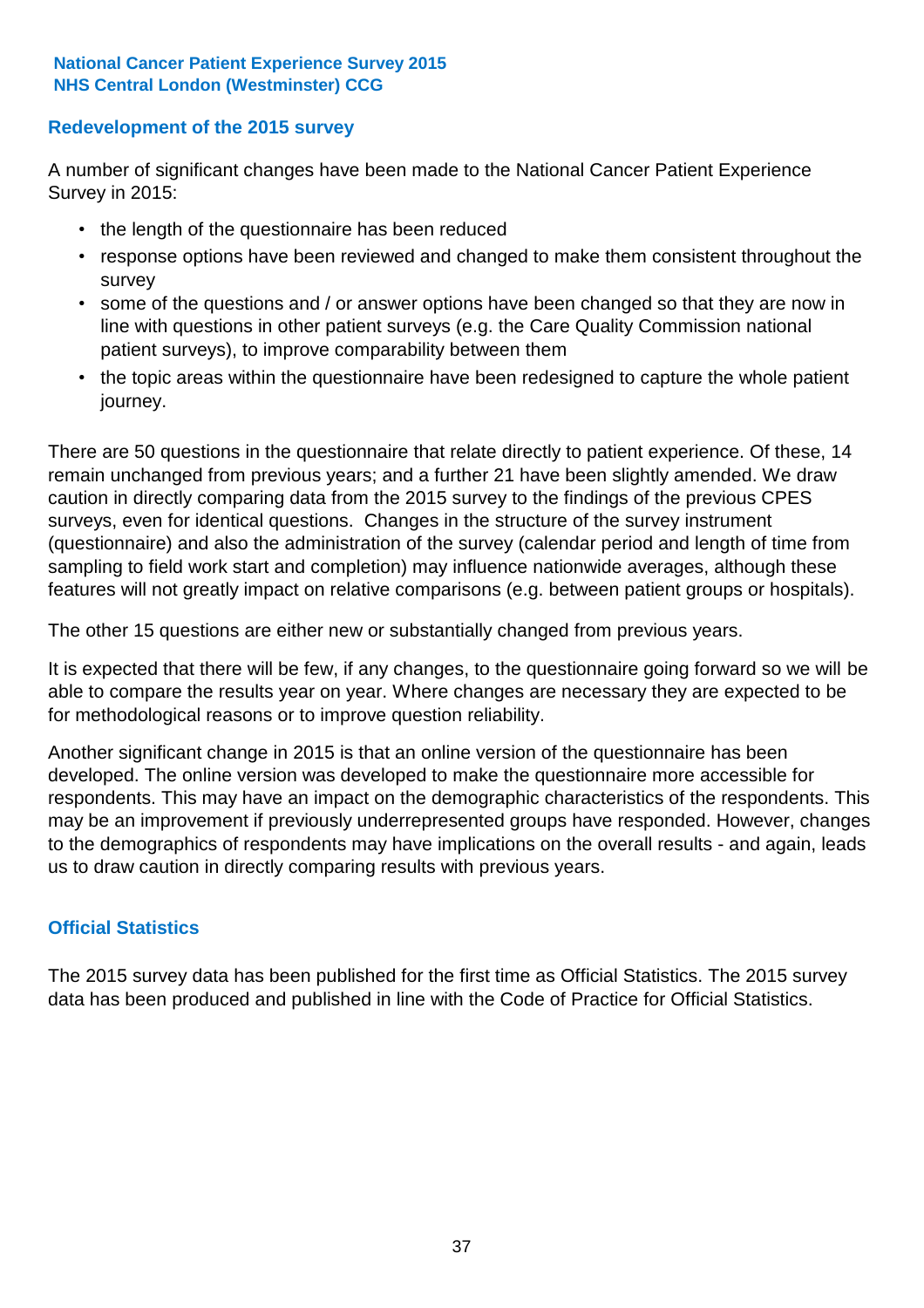### **Scoring methodologies**

49 of the 50 questions relating directly to patient experience have been summarised as the score of the percentage of patients who reported a positive experience. For example:

- question 6 asks: "Overall, how did you feel about the length of time you had to wait for your test to be done?". Responses have been recorded as positive only for those patients who selected the first option ("It was about right")
- question 11 asks: "When you were told you had cancer, were you given written information about the type of cancer you had?". Responses have been recorded as positive only for those patients who selected the first option ("Yes, and it was easy to understand").

Where options do not provide any information on positive/negative patient experience (e.g. "Don't know / can't remember"), they are excluded from the score.

The other question (question 59) asks respondents to rate their overall care on a scale of 0 to 10. Scores have been given as an average on this scale.

A copy of the 2015 questionnaire, marked up with all of these scoring conventions, is available at www.ncpes.co.uk

Further details on the scoring methodology can be found in the technical document for the survey, available at <u>www.ncpes.co.uk</u>

#### **Case-mix adjustment**

For the first time in 2015, case-mix adjusted findings are being presented alongside unadjusted results for CCGs. Case-mix adjustment allows us to account for the impact that differing patient populations might have on results. By using the case-mix adjusted estimates we can obtain a greater understanding of how a CCG is performing given their patient population.

The factors taken into account in this case-mix adjustment are gender, age, ethnic group, deprivation, and tumour group.

For further details on case-mix adjustment, please refer to the technical document for the survey, available at www.ncpes.co.uk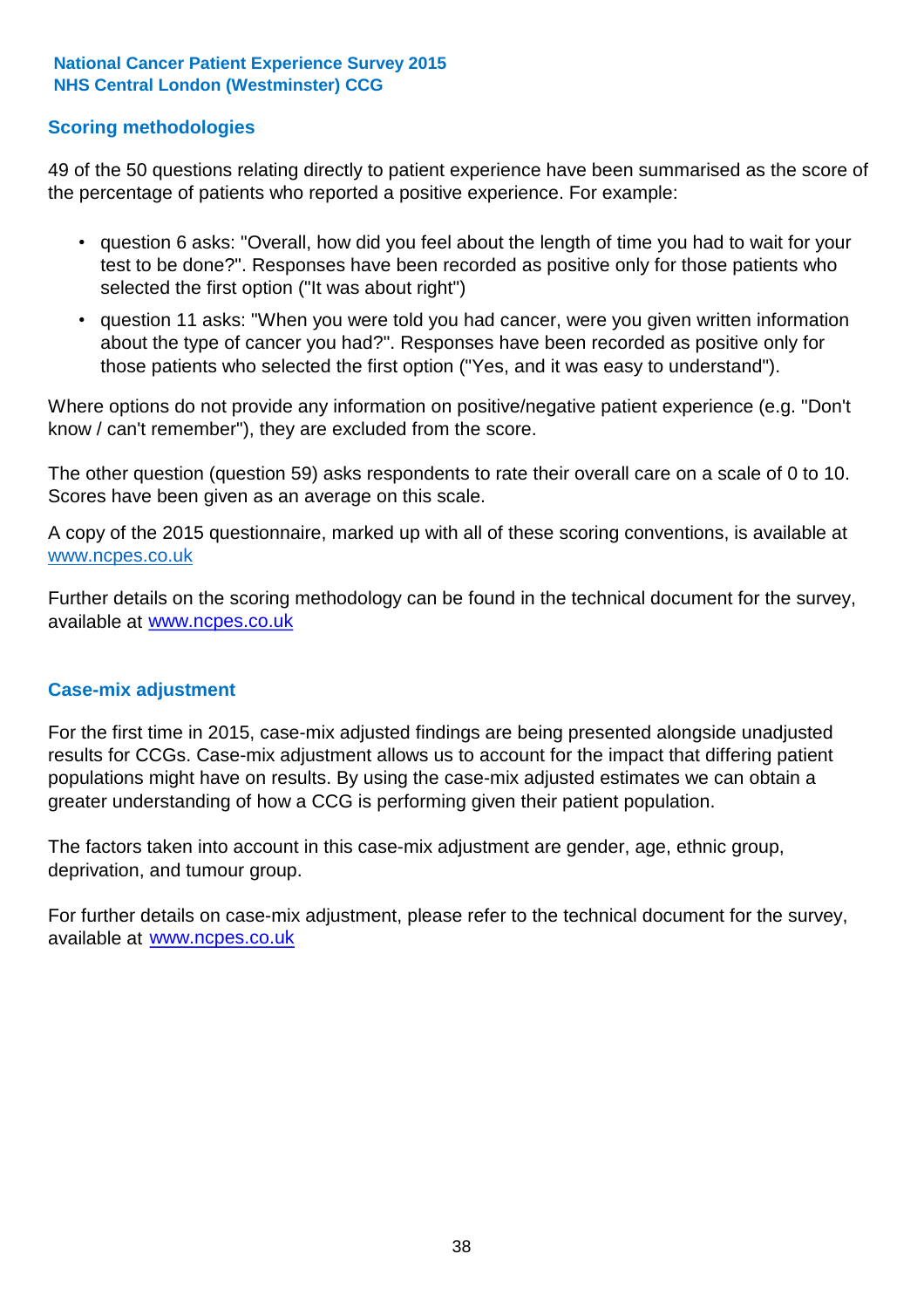# **Response Rates**

|                 | Sample<br><b>Size</b> | <b>Excluded</b> | Adjusted<br><b>Sample</b> | <b>Not</b><br>Returned Refused | Blank / | Completed | Response<br>Rate |
|-----------------|-----------------------|-----------------|---------------------------|--------------------------------|---------|-----------|------------------|
| <b>National</b> | 116,991               | 8.719           | 108,272                   | 33,168                         | 3.918   | 71,186    | 66%              |
| 09A             | 244                   | 23 <sub>l</sub> | 221                       | 87                             |         | 127       | 57%              |

#### **Respondents by tumour group**

The tables below show the numbers of patients from each tumour group and the age and gender distribution of these patients.

| <b>Tumour Group</b>  | Number of<br>respondents* |
|----------------------|---------------------------|
| Brain / CNS          | O                         |
| <b>Breast</b>        | 24                        |
| Gynaecological       | 8                         |
| Colorectal / LGT     | 10                        |
| Lung                 | 14                        |
| <b>Skin</b>          | 1                         |
| Haematological       | 32                        |
| <b>Upper Gastro</b>  | 9                         |
| Other                | 5                         |
| Urological           | 9                         |
| Prostate             | 7                         |
| Sarcoma              | 1                         |
| <b>Head and Neck</b> |                           |

*\* These figures may not match the numerator for all questions in the 'Comparisons by tumour group' section of this report, because not all questions were answered by all respondents.*

### **Respondents by age and gender**

The questionnaire asked respondents to give their year of birth. This information has been amalgamated into 8 age bands. The age and gender distribution for the CCG was as follows:

|             | 16-24 | 25-34 | 35-44 | 45-54 | 55-64 | 65-74              | 75-84 | $85+$ | <b>Total</b> |
|-------------|-------|-------|-------|-------|-------|--------------------|-------|-------|--------------|
| <b>Male</b> |       |       |       | ັ     |       | $\sim$<br>$\angle$ | 13    |       | 55           |
| Female      |       |       | 9     | 9     | 14    | 20                 | 18    |       | 72           |
| Total       |       |       | ا ا   | 12    | 25    | 4 <sup>1</sup>     | ົາ    |       | 127          |